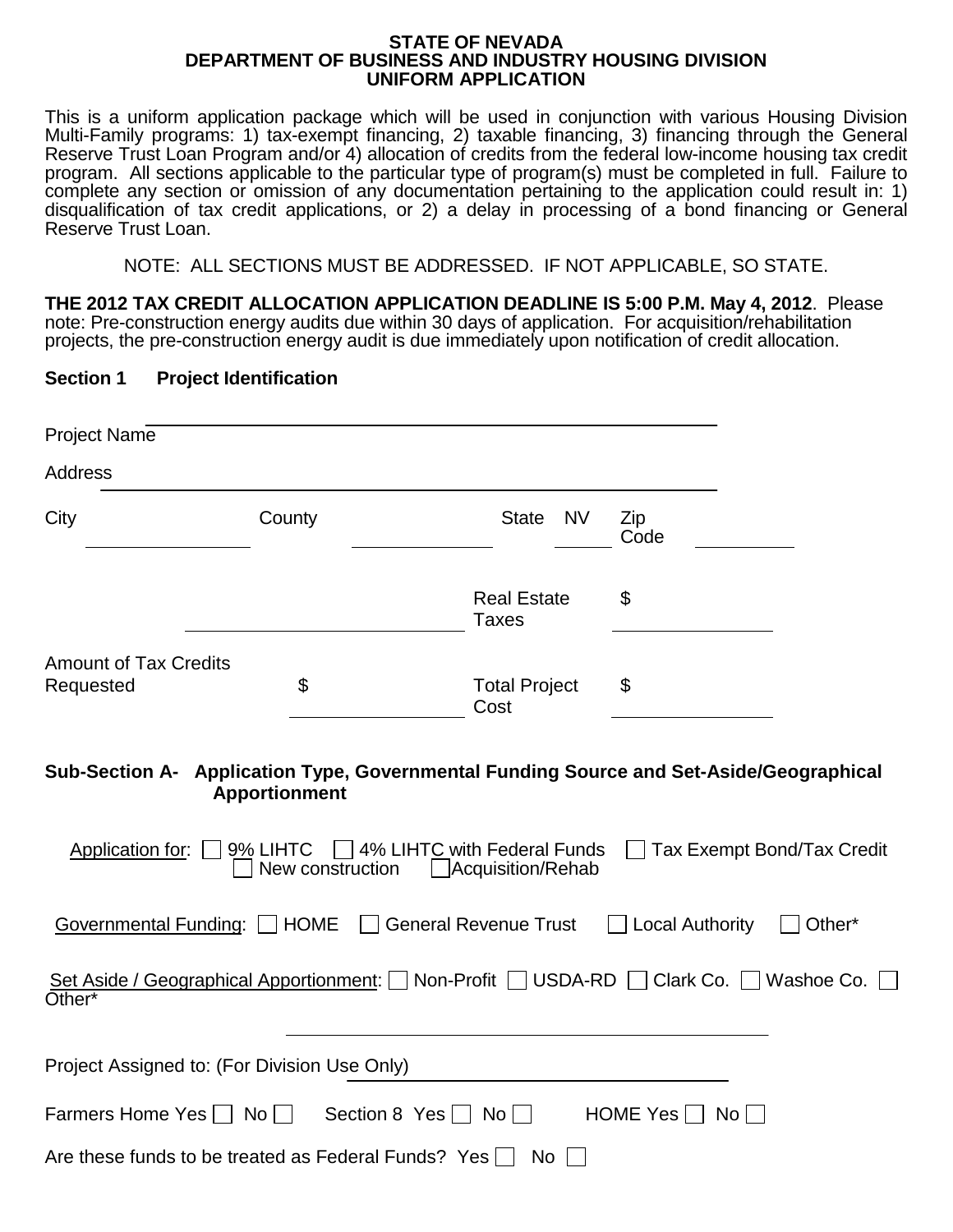| Minimum Set Aside 30 years Additional<br><b>Compliance Years</b>                                                                             |                                                                                                                            | <b>Total Restricted Use</b><br>Years             |                                                                                                     |  |  |  |
|----------------------------------------------------------------------------------------------------------------------------------------------|----------------------------------------------------------------------------------------------------------------------------|--------------------------------------------------|-----------------------------------------------------------------------------------------------------|--|--|--|
| Are Points for an extended Affordability Period as described in QAP Section 24, Affordability Period,<br>being claimed? Yes $\Box$ No $\Box$ |                                                                                                                            |                                                  |                                                                                                     |  |  |  |
| RTC Yes $\Box$ No $\Box$                                                                                                                     | State Tax Credit Yes $\Box$ No $\Box$                                                                                      | Date of Extended Use Agreement                   |                                                                                                     |  |  |  |
| Is there an Identity of Interest? Yes $\Box$<br>Are State or County Taxes to be abated? Yes $\Box$                                           | No <sub>1</sub>                                                                                                            | $\overline{N}$ o $\vert$ $\vert$                 |                                                                                                     |  |  |  |
| <b>Sub-Section B</b><br>If yes, Complete Exhibit 9                                                                                           | <b>Rent Restrictions:</b> Is this a Mixed-Income project? Yes                                                              |                                                  | $\overline{N}$ o $\overline{1}$                                                                     |  |  |  |
| <b>Tax Credit Unit Covenants</b>                                                                                                             |                                                                                                                            |                                                  |                                                                                                     |  |  |  |
| % of units at<br>rents/income<br>οf                                                                                                          | % of AAMI or Maximum<br>rents of \$                                                                                        |                                                  |                                                                                                     |  |  |  |
| % of units at<br>rents/income<br>οf                                                                                                          | % of AAMI or Maximum<br>rents of $$$                                                                                       |                                                  |                                                                                                     |  |  |  |
| % of units at<br>rents/income<br>οf                                                                                                          | % of AAMI or Maximum<br>rents of $$$                                                                                       |                                                  |                                                                                                     |  |  |  |
| % of units at<br>rents/income<br>Οf                                                                                                          | % of AAMI or Maximum<br>rents of $$$                                                                                       |                                                  |                                                                                                     |  |  |  |
| % of units at<br>rents/income<br>Οf                                                                                                          | % of AAMI or Maximum<br>rents of $$$                                                                                       |                                                  |                                                                                                     |  |  |  |
| being claimed? Yes No                                                                                                                        |                                                                                                                            |                                                  | Are Points as described in QAP Section 31, Low Rent Targeting, and Section 32, Low Income Targeting |  |  |  |
| <b>Sub-Section C.</b>                                                                                                                        | <b>Description and Site Information</b>                                                                                    |                                                  |                                                                                                     |  |  |  |
| Number of<br><b>Buildings</b>                                                                                                                | Tallest Building # of<br><b>Floors</b>                                                                                     | Elevators<br>Yes <sub>l</sub><br>No <sub>1</sub> | How<br>Many?                                                                                        |  |  |  |
| Detached Single Family                                                                                                                       | Project Description: Single Building, Multi-Family ■ Row/Townhouse<br>Duplex, $\Box$ Triplex, or $\Box$<br><b>Contract</b> | Four-plex [                                      | <b>Garden Apartment</b>                                                                             |  |  |  |

 $\bigsqcup$  Slab on Grade  $\bigsqcup$  Crawl Space  $\bigsqcup$  Partial Basement  $\bigsqcup$  Full Basement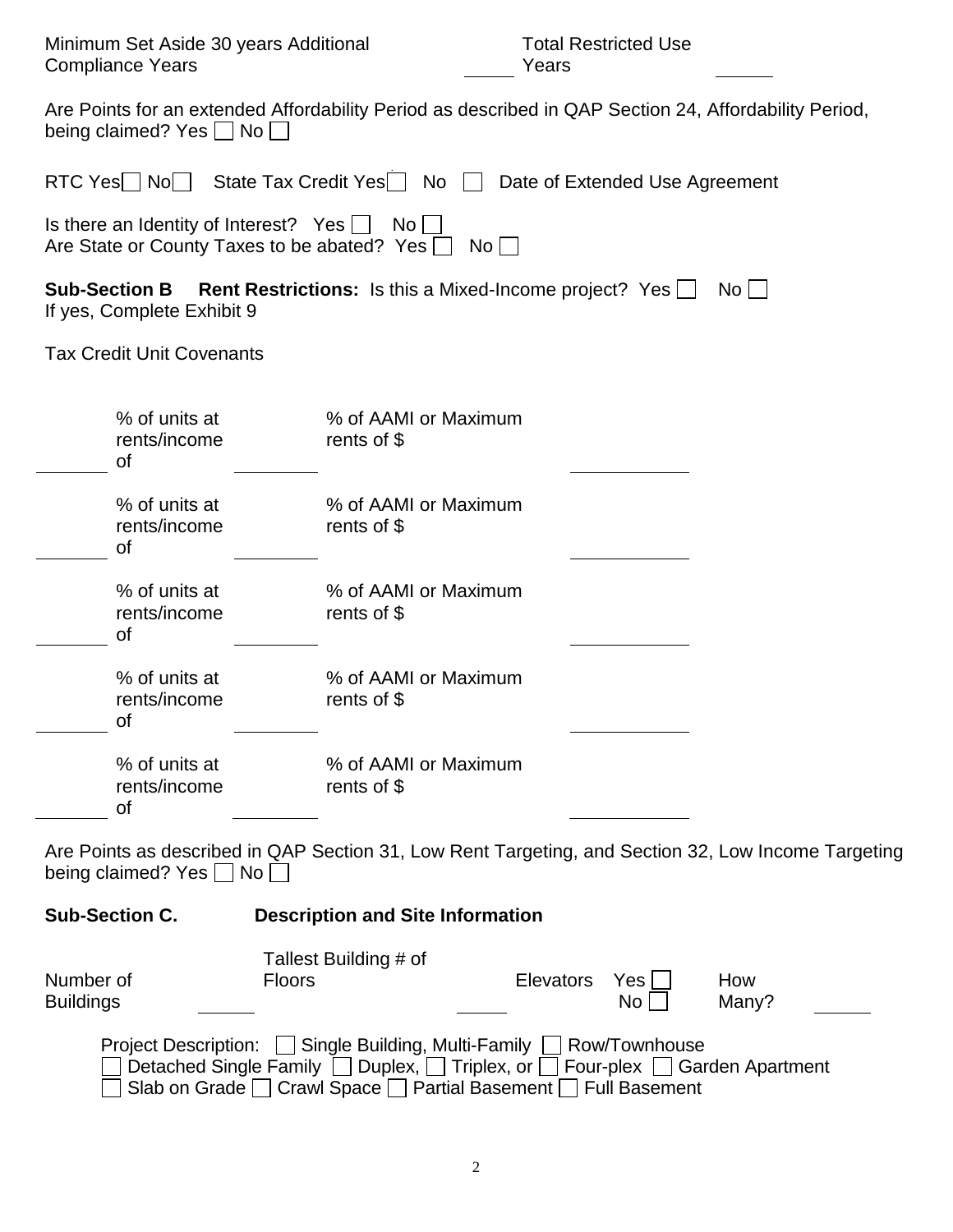Targeting of Units:

| Units for Individuals/Families w/Children                                                      | %                                                                                                                                                                                           |
|------------------------------------------------------------------------------------------------|---------------------------------------------------------------------------------------------------------------------------------------------------------------------------------------------|
| <b>Senior Housing</b>                                                                          | %                                                                                                                                                                                           |
| Special Needs*                                                                                 | %                                                                                                                                                                                           |
| <b>Assisted Living Developments</b>                                                            | %                                                                                                                                                                                           |
| <b>Mixed Income Projects</b>                                                                   | ℅                                                                                                                                                                                           |
| <b>Eventual Tenant Ownership</b>                                                               | %                                                                                                                                                                                           |
| Acquisition / Rehab                                                                            | %                                                                                                                                                                                           |
| Multiple Projects Same Parcel                                                                  | %                                                                                                                                                                                           |
|                                                                                                |                                                                                                                                                                                             |
| *Special Needs Population(s) Targeted                                                          |                                                                                                                                                                                             |
| **Number and percentage<br>One bedroom<br>of:                                                  | Two<br>$\%$ ,<br>$\%$ ,<br>bedroom                                                                                                                                                          |
| Four<br><b>Three</b><br>$\%$ ,<br>bedroom<br>$\prime$<br>bedroom                               | $\%$ ,<br>Other*<br>$\%$                                                                                                                                                                    |
| Commercial Space- Does the project contain any commercial / retail space? Yes $\Box$           | No                                                                                                                                                                                          |
| <b>Census Tract Number</b>                                                                     | QCT? Yes $\Box$ No $\Box$ DDA? Yes $\Box$ No $\Box$                                                                                                                                         |
| <b>State Senate</b><br><b>State Assembly</b><br><b>District</b><br><b>District</b>             | Congressional<br><b>City District</b><br><b>District</b><br>N/A                                                                                                                             |
| Does the Sponsor/Owner have ownership of the land? Yes $\Box$ No $\Box$                        |                                                                                                                                                                                             |
| <b>Total Cost of Land</b>                                                                      | Size of the Site                                                                                                                                                                            |
| Date of Purchase<br><u> 1989 - Johann Barn, amerikansk politiker (</u><br><b>Title Officer</b> | (Acres or Square Footage)<br>Title Insurance Company<br><u> Company</u><br>and the control of the control of the control of the control of the control of the control of the control of the |
| Telephone<br>Number                                                                            | Fax<br><b>Number</b>                                                                                                                                                                        |
| Name of vested owner on Preliminary<br><b>Title Report</b>                                     |                                                                                                                                                                                             |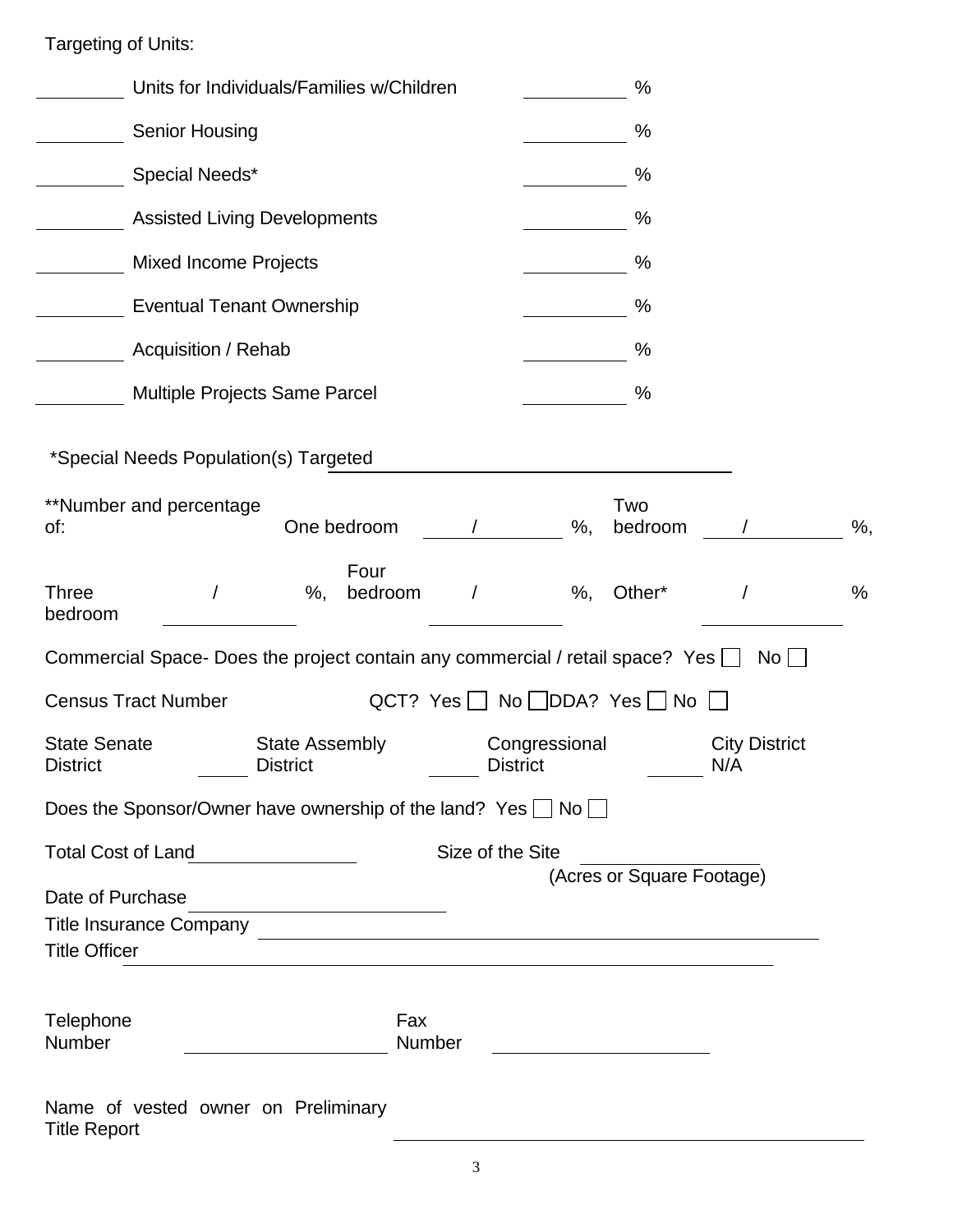| Name of Seller                                                                                       |                                                                                                                  |                   |                         |                                                                                                                       |                |  |
|------------------------------------------------------------------------------------------------------|------------------------------------------------------------------------------------------------------------------|-------------------|-------------------------|-----------------------------------------------------------------------------------------------------------------------|----------------|--|
| City                                                                                                 |                                                                                                                  |                   | State <b>Zip Code</b>   |                                                                                                                       |                |  |
| <u> 1980 - Johann Barn, fransk politik (d. 1980)</u>                                                 |                                                                                                                  |                   |                         |                                                                                                                       |                |  |
| If the land is not owned by the project sponsor/owner. Is it under site control Yes $\Box$ No $\Box$ |                                                                                                                  |                   |                         |                                                                                                                       |                |  |
| If yes, control is in the form of: Deed $\Box$ Option $\Box$ Purchase Contract $\Box$ Other*         |                                                                                                                  |                   |                         |                                                                                                                       |                |  |
| <b>Expiration date of Contract or Option</b>                                                         |                                                                                                                  |                   |                         |                                                                                                                       |                |  |
| <b>Sub-Section D</b>                                                                                 | <b>Ownership Information</b>                                                                                     |                   |                         |                                                                                                                       |                |  |
| Federal Tax ID#                                                                                      |                                                                                                                  |                   |                         |                                                                                                                       |                |  |
| (The Federal Tax ID # must be received prior to carryover)                                           |                                                                                                                  |                   |                         |                                                                                                                       |                |  |
|                                                                                                      |                                                                                                                  |                   |                         |                                                                                                                       |                |  |
|                                                                                                      |                                                                                                                  |                   |                         |                                                                                                                       |                |  |
| City                                                                                                 |                                                                                                                  | State             | Zip<br>Code             |                                                                                                                       |                |  |
| <b>Contact Person</b>                                                                                | <u> 1989 - Johann Barn, mars et al. (b. 1989)</u>                                                                |                   |                         | <u> 1989 - Johann Barbara, martin a</u>                                                                               |                |  |
|                                                                                                      |                                                                                                                  | <b>Fax Number</b> |                         | <u>and the state of the state of the state of the state of the state of the state of the state of the state of th</u> |                |  |
| Type of Ownership                                                                                    |                                                                                                                  |                   |                         |                                                                                                                       |                |  |
| <b>Legal Status</b>                                                                                  |                                                                                                                  |                   |                         |                                                                                                                       |                |  |
| <b>Non-Profit Status</b>                                                                             | and the control of the control of the control of the control of the control of the control of the control of the |                   |                         |                                                                                                                       |                |  |
|                                                                                                      |                                                                                                                  |                   |                         |                                                                                                                       |                |  |
| <b>Previous Low-Income Housing Experience</b>                                                        |                                                                                                                  |                   |                         |                                                                                                                       |                |  |
| <b>Project Name</b>                                                                                  | Allocating                                                                                                       |                   | Amount of<br>Allocation | Date of<br>Allocation                                                                                                 | Date<br>Placed |  |
| City/State                                                                                           | Agency                                                                                                           |                   |                         |                                                                                                                       | In Service     |  |
| #1                                                                                                   |                                                                                                                  |                   |                         |                                                                                                                       |                |  |
|                                                                                                      |                                                                                                                  |                   |                         |                                                                                                                       |                |  |
| #2                                                                                                   |                                                                                                                  |                   |                         |                                                                                                                       |                |  |
| #3                                                                                                   |                                                                                                                  |                   |                         |                                                                                                                       |                |  |
|                                                                                                      |                                                                                                                  |                   |                         |                                                                                                                       |                |  |
| #4                                                                                                   |                                                                                                                  |                   |                         |                                                                                                                       |                |  |
|                                                                                                      |                                                                                                                  |                   |                         |                                                                                                                       |                |  |
| #5                                                                                                   |                                                                                                                  |                   |                         |                                                                                                                       |                |  |
|                                                                                                      |                                                                                                                  |                   |                         |                                                                                                                       |                |  |
| *Individual(s) authorized to act in an Official Capacity for the project owner/sponsor               |                                                                                                                  |                   |                         |                                                                                                                       |                |  |
|                                                                                                      |                                                                                                                  |                   |                         |                                                                                                                       |                |  |
| *Developer                                                                                           |                                                                                                                  |                   | Telephone               |                                                                                                                       |                |  |
|                                                                                                      |                                                                                                                  |                   | number                  |                                                                                                                       |                |  |
| Contractor                                                                                           | Telephone<br>*General                                                                                            |                   |                         |                                                                                                                       |                |  |
| *Management                                                                                          | number<br>Telephone                                                                                              |                   |                         |                                                                                                                       |                |  |
| Company                                                                                              |                                                                                                                  |                   | number                  |                                                                                                                       |                |  |
| Consultant                                                                                           |                                                                                                                  |                   | Telephone               |                                                                                                                       |                |  |
|                                                                                                      |                                                                                                                  |                   | number                  |                                                                                                                       |                |  |
| Tax                                                                                                  |                                                                                                                  |                   | Telephone               |                                                                                                                       |                |  |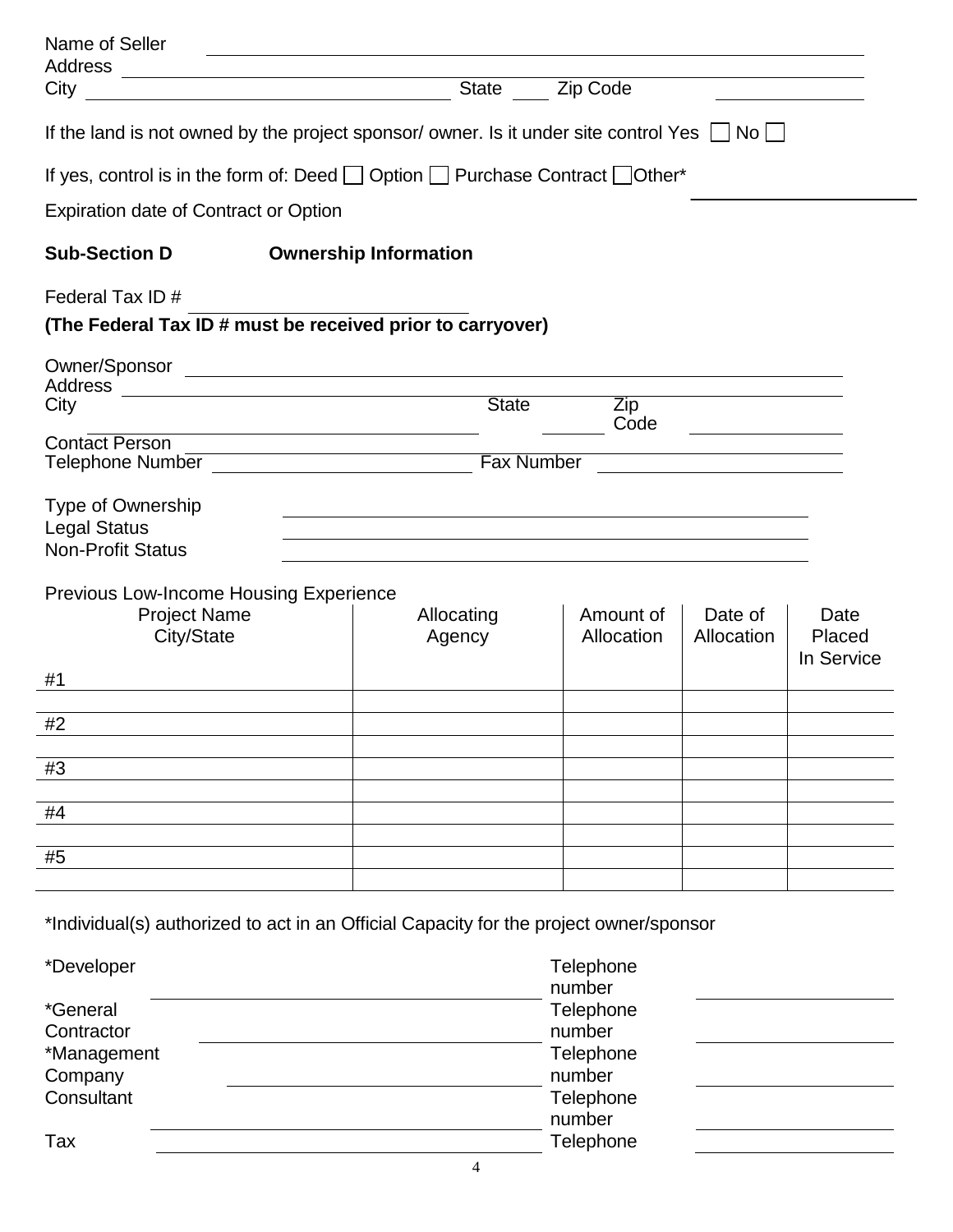| Attorney           | number    |  |
|--------------------|-----------|--|
| <b>Tax Account</b> | Telephone |  |
|                    | number    |  |
| Architect          | Telephone |  |
|                    | number    |  |
| Seller of          | Telephone |  |
| Land               | number    |  |
| Syndicator         | Telephone |  |
|                    | number    |  |
| Investors          | Telephone |  |
|                    | number    |  |

\*Resumes must be submitted.

Please list any direct, financial or other interest a member of the development team may have with another member of the development team. List "none" if there are no identities of interest.

## **General Partner # 1 Information**

| Federal Tax ID#     |               | Percent<br>Ownership | 0f       | $\%$ |
|---------------------|---------------|----------------------|----------|------|
| Name                |               |                      |          |      |
| Address             |               |                      |          |      |
| City                |               | <b>State</b>         | Zip Code |      |
| Contact<br>Person   |               |                      |          |      |
| Telephone<br>Number | Fax<br>Number |                      |          |      |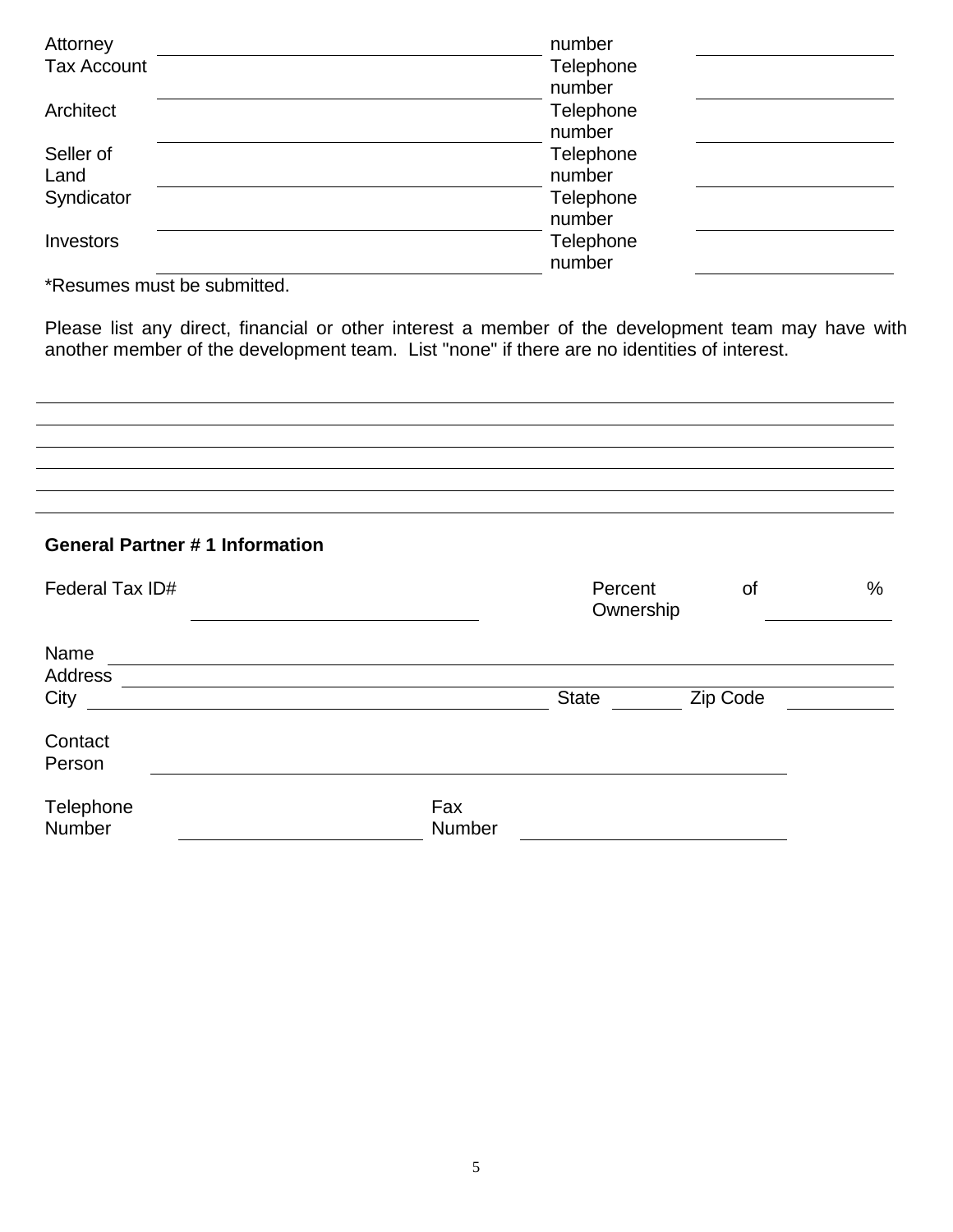## **General Partner # 2 Information**

| Federal Tax ID#                                                                                                                                   |               | Percent<br>Ownership                                                                                                                                                                                                                 | of        | $\%$ |
|---------------------------------------------------------------------------------------------------------------------------------------------------|---------------|--------------------------------------------------------------------------------------------------------------------------------------------------------------------------------------------------------------------------------------|-----------|------|
| Name<br><u> 1989 - Johann Stoff, amerikansk politiker (d. 1989)</u><br>City<br><u> 1980 - Johann Barbara, martxa amerikan personal (h. 1980).</u> |               | State Zip Code                                                                                                                                                                                                                       |           |      |
| Contact<br>Person                                                                                                                                 |               |                                                                                                                                                                                                                                      |           |      |
| Telephone<br>Number                                                                                                                               | Fax<br>Number | <u>and the state of the state of the state of the state of the state of the state of the state of the state of the state of the state of the state of the state of the state of the state of the state of the state of the state</u> |           |      |
| <b>Limited Partner Information</b>                                                                                                                |               |                                                                                                                                                                                                                                      |           |      |
| Federal Tax ID#                                                                                                                                   |               | Percent<br>Ownership                                                                                                                                                                                                                 | <b>of</b> | $\%$ |
| Name<br><u> 1989 - Johann Stoff, deutscher Stoffen und der Stoffen und der Stoffen und der Stoffen und der Stoffen und de</u><br>City             |               | <b>State</b>                                                                                                                                                                                                                         | Zip Code  |      |
| Contact<br>Person<br>,我们也不会有什么。""我们的人,我们也不会有什么?""我们的人,我们也不会有什么?""我们的人,我们也不会有什么?""我们的人,我们也不会有什么?""我们的人                                             |               |                                                                                                                                                                                                                                      |           |      |
| Telephone<br>Number                                                                                                                               | Fax<br>Number |                                                                                                                                                                                                                                      |           |      |
| <b>Non-Profit Organization Information</b>                                                                                                        |               |                                                                                                                                                                                                                                      |           |      |
| Federal<br>Tax<br>ID#                                                                                                                             |               | Percent<br>Ownership                                                                                                                                                                                                                 | <b>of</b> | %    |
| Name<br>Address                                                                                                                                   |               |                                                                                                                                                                                                                                      |           |      |
| City                                                                                                                                              |               | <b>State</b>                                                                                                                                                                                                                         | Zip Code  |      |
| Contact<br>Person                                                                                                                                 |               |                                                                                                                                                                                                                                      |           |      |
| Telephone<br>Number                                                                                                                               | Fax<br>Number |                                                                                                                                                                                                                                      |           |      |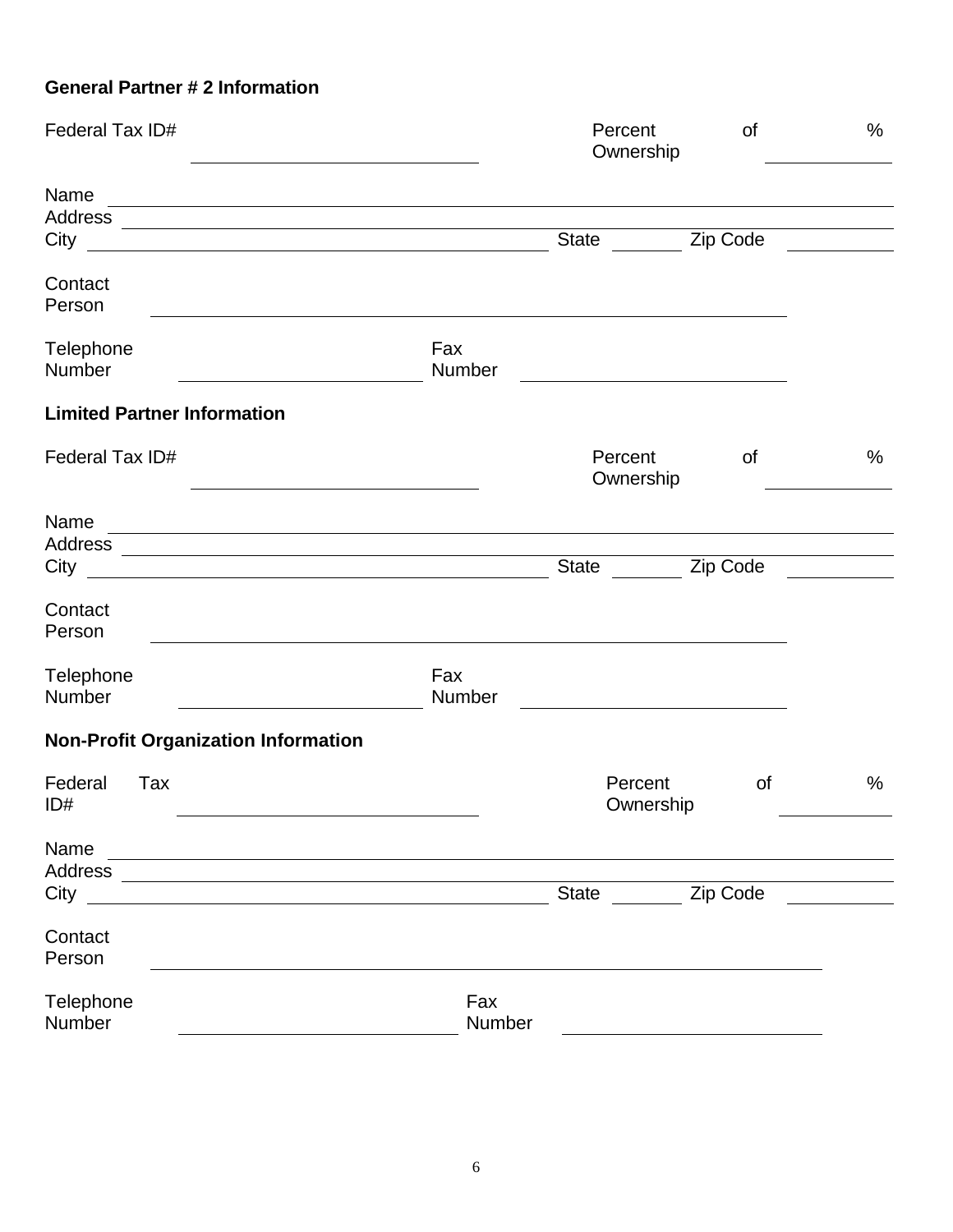# **Sub-Section E Applicable Fraction**

| Project site size in<br>acreage                                                                                                |                                 |                              | or square<br>footage |                                                                                  |  |
|--------------------------------------------------------------------------------------------------------------------------------|---------------------------------|------------------------------|----------------------|----------------------------------------------------------------------------------|--|
|                                                                                                                                |                                 | Number<br>Units              | 0f                   | Square Footage                                                                   |  |
| <b>Total Number of Buildings</b><br><b>Total Residential and Common</b><br>Area                                                |                                 |                              |                      |                                                                                  |  |
| <b>Total Commercial</b><br><b>Total Common Area</b>                                                                            |                                 |                              |                      |                                                                                  |  |
| <b>Employee Occupied Residential</b><br><b>Owner Occupied Residential</b><br><b>Total Residential</b>                          |                                 |                              |                      |                                                                                  |  |
| <b>Rent Restricted Units</b><br><b>LIHTC Units</b><br><b>HOME Units</b>                                                        |                                 |                              |                      |                                                                                  |  |
| <b>Project Based Assistance Units</b><br><b>HUD/FmHA Approved</b><br><b>Other Restricted Units</b><br><b>Market Rate Units</b> |                                 | Yes                          |                      | No                                                                               |  |
| <b>Section 2</b><br><b>Utilities</b>                                                                                           |                                 |                              |                      |                                                                                  |  |
| Usage                                                                                                                          | <b>Energy or Fuel</b><br>Source | Number of<br><b>Bedrooms</b> |                      | Monthly<br>Allowance                                                             |  |
| Heating<br>Air Conditioning<br>Cooking                                                                                         |                                 |                              |                      |                                                                                  |  |
| Lighting<br><b>Hot Water</b>                                                                                                   |                                 |                              |                      |                                                                                  |  |
| Water<br>Sewer<br><b>Trash</b>                                                                                                 |                                 |                              |                      |                                                                                  |  |
| Range<br>Refrigerator                                                                                                          |                                 |                              |                      |                                                                                  |  |
|                                                                                                                                |                                 |                              |                      | Please note PHA or Utility allowance being used_________________________________ |  |
| Appliances supplied in the unit. Check all applicable items.                                                                   |                                 |                              |                      |                                                                                  |  |

| □ Range □ Oven □ Refrigerator □ Disposal □ Dishwasher □ Air Conditioner                     |  |  |
|---------------------------------------------------------------------------------------------|--|--|
| $\Box$ Kitchen exhaust fan $\Box$ Washer & Dryer $\Box$ Washer & Dryer hook-up $\Box$ Other |  |  |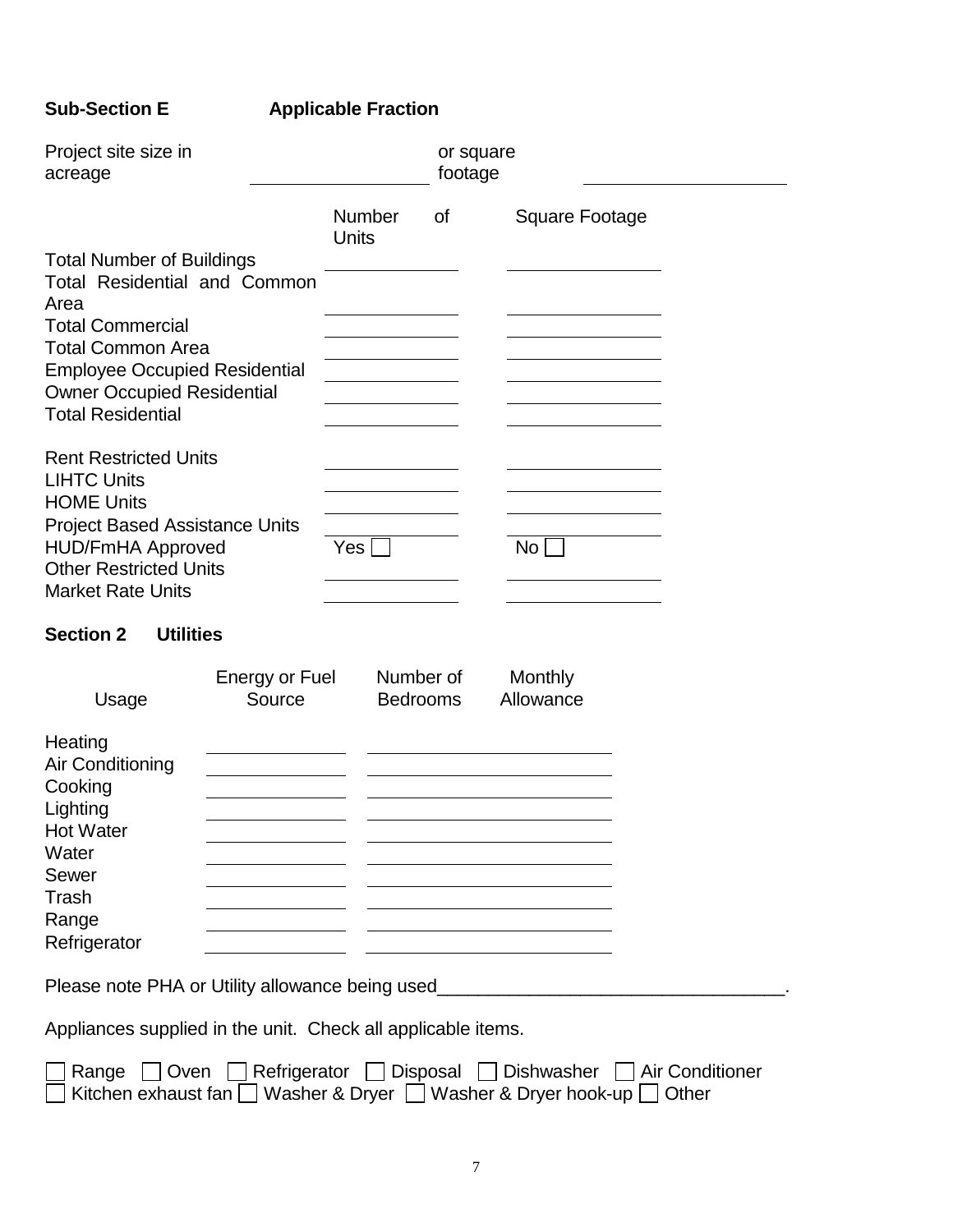If different than in market rate units please explain.

# **Section 3 Unit Distribution and Rents**

| Total number of<br><b>Restricted Units</b> |               |                   | <b>Total number of Market</b><br><b>Rate Units</b> |                       | <b>Total number of Common</b><br><b>Use Units</b> |                |
|--------------------------------------------|---------------|-------------------|----------------------------------------------------|-----------------------|---------------------------------------------------|----------------|
| Number of<br><b>Bedrooms</b>               | Unit<br>Count | Square<br>Footage | Contract<br>Rent                                   | Mandatory<br>Charges* | <b>Utility</b><br>Allowance                       | Gross<br>Rents |
|                                            |               |                   |                                                    |                       |                                                   |                |
| $\overline{2}$                             |               |                   |                                                    |                       |                                                   |                |
| $\overline{3}$                             |               |                   |                                                    |                       |                                                   |                |
| $\overline{4}$                             |               |                   |                                                    |                       |                                                   |                |
| $\overline{5}$                             |               |                   |                                                    |                       |                                                   |                |
| $6\phantom{1}6$                            |               |                   |                                                    |                       |                                                   |                |
|                                            |               |                   |                                                    |                       |                                                   |                |
| 8                                          |               |                   |                                                    |                       |                                                   |                |
| 9                                          |               |                   |                                                    |                       |                                                   |                |
| 10                                         |               |                   |                                                    |                       |                                                   |                |

\*Mandatory Charges must be identified (Add addendum)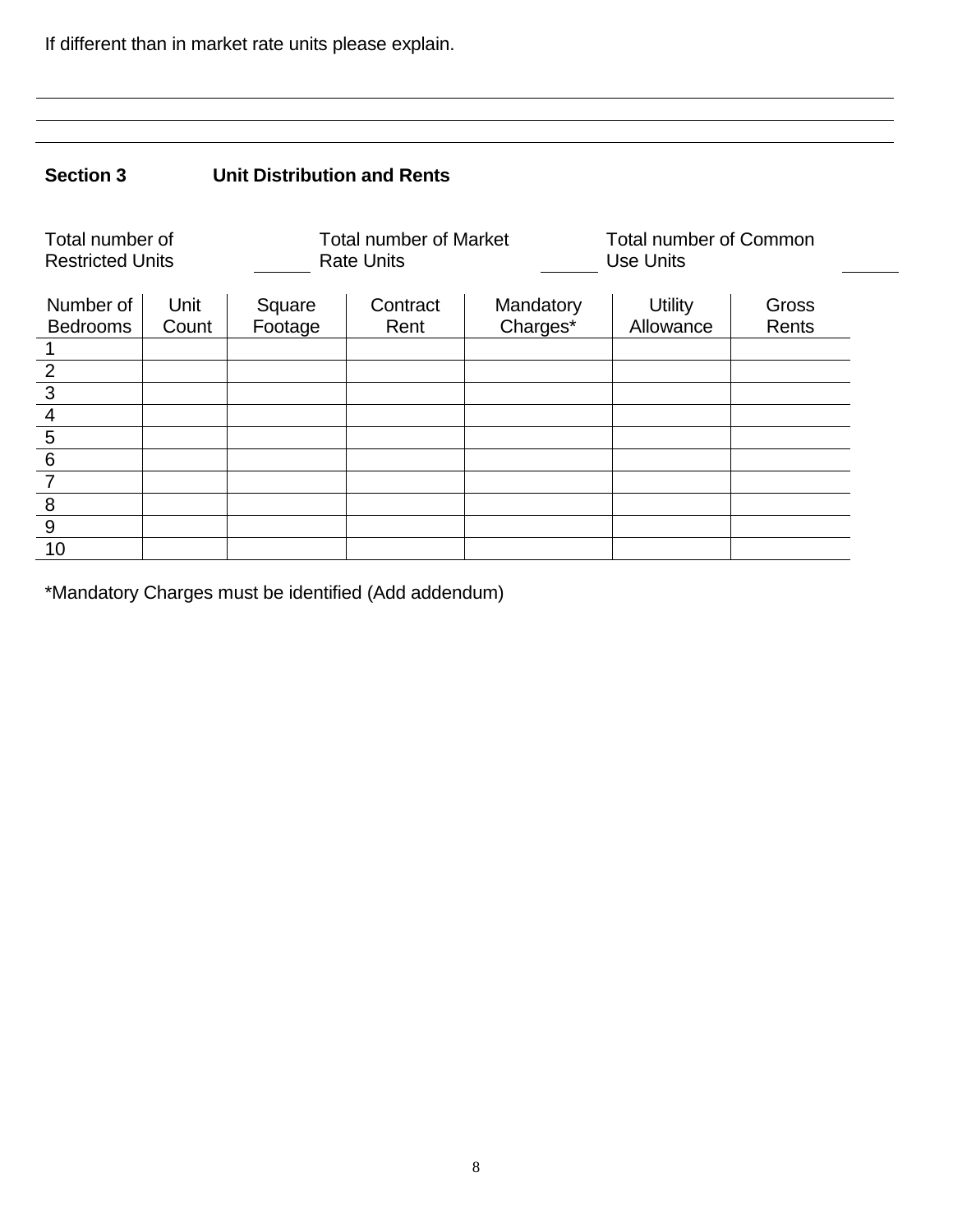# **Sub-Section A Income Recap**

| Rental Income                                                                                                           | Monthly<br>Rents                       | Annualized                                     |
|-------------------------------------------------------------------------------------------------------------------------|----------------------------------------|------------------------------------------------|
| Low-Income Housing Tax Credit Units                                                                                     |                                        |                                                |
| <b>HOME Units</b>                                                                                                       |                                        |                                                |
| <b>Project Based Assisted Units</b><br><b>Market Rate Units</b>                                                         |                                        |                                                |
| <b>Common Use Areas</b>                                                                                                 |                                        |                                                |
|                                                                                                                         |                                        |                                                |
| <b>Rental Income Sub-Total</b>                                                                                          |                                        |                                                |
| Non-Rental Income                                                                                                       |                                        |                                                |
| <b>Laundry Facilities</b>                                                                                               |                                        |                                                |
| Garage/Parking                                                                                                          |                                        |                                                |
| Other Income (identify the source)                                                                                      |                                        |                                                |
|                                                                                                                         |                                        |                                                |
|                                                                                                                         |                                        |                                                |
| Non-Rental Income Sub-Total                                                                                             |                                        |                                                |
| <b>Totals</b>                                                                                                           |                                        |                                                |
| % Number of Parking Spaces in the<br>Vacancy<br>Factor<br>Project                                                       |                                        |                                                |
| <b>Section 4</b><br>Sources of Funds- All Information Needs to be completed                                             |                                        |                                                |
| <b>Sub-Section A</b><br><b>Construction Financing</b>                                                                   |                                        |                                                |
| <b>Source Number 1</b>                                                                                                  |                                        |                                                |
| Providers<br>Name                                                                                                       |                                        |                                                |
| <b>Address</b>                                                                                                          |                                        |                                                |
| City                                                                                                                    |                                        | <b>State</b><br>Zip<br>Code                    |
| Contact<br>Person                                                                                                       |                                        |                                                |
| Telephone<br>Number                                                                                                     | $\overline{Fax}$<br>Number             |                                                |
| <b>Finance Source</b><br><b>Bond Financing</b><br><b>HOME</b><br><b>Local Government</b><br>Other (Describe)<br>Private | <b>CDBG</b><br>□ Non-Qual/Non-Recourse | Conventional<br>Federal<br><b>Owner Equity</b> |
|                                                                                                                         |                                        |                                                |
| <b>BMIR Loan</b><br><b>Finance Type</b>                                                                                 | <b>Balloon Loan</b><br>9               | <b>Credit Enhancement</b>                      |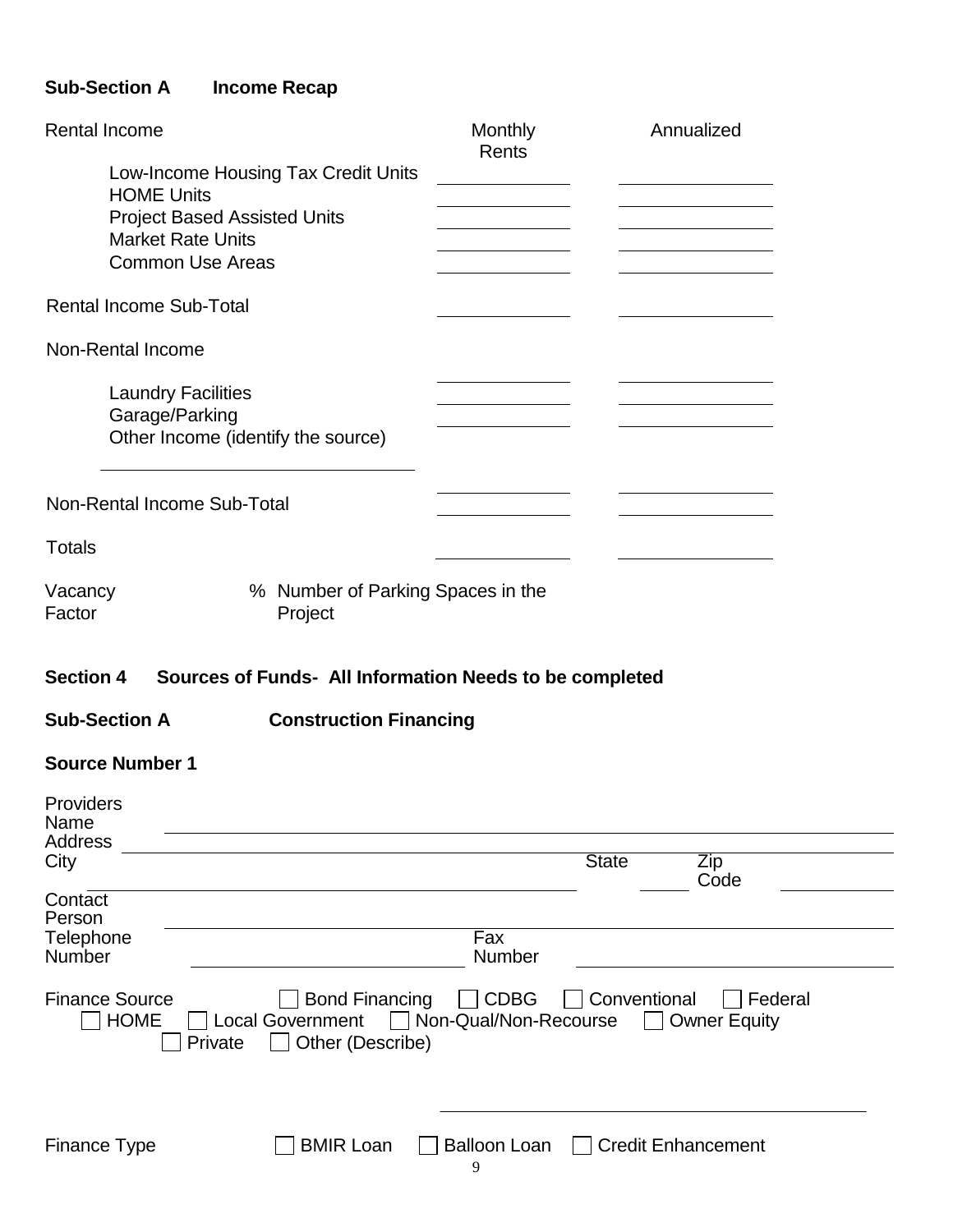| Deferred Loan<br>Amortizing Loan<br>$\mathbf{1}$<br>Other (Describe)                            | Forgivable Loan<br>$\vert$   Grant<br><b>Manual Debt Service</b>                                                  | Insurance<br><b>Tax Deferral/Increments</b>                              |                 |
|-------------------------------------------------------------------------------------------------|-------------------------------------------------------------------------------------------------------------------|--------------------------------------------------------------------------|-----------------|
| Commitment<br>Date                                                                              | Principal<br>Amount                                                                                               | \$                                                                       |                 |
| Interest<br>Rate<br><b>LTC</b><br>Ratio                                                         | %<br>Percentage<br>of<br>Funding                                                                                  | Construction                                                             | %               |
| <b>Source Number 2</b>                                                                          |                                                                                                                   |                                                                          |                 |
| Providers<br>Name<br><b>Address</b>                                                             |                                                                                                                   |                                                                          |                 |
| City                                                                                            |                                                                                                                   | <b>State</b>                                                             | Zip<br>Code     |
| Contact<br>Person<br>Telephone<br>Number                                                        | Fax<br>Number                                                                                                     |                                                                          |                 |
| <b>Finance Source</b><br><b>Local Government</b><br>Other (Describe)<br>Private<br>$\mathbf{I}$ | $\Box$ CDBG<br><b>Bond Financing</b><br>Non-Qual/Non-Recourse<br>$\mathbf{I}$                                     | Conventional<br><b>Owner Equity</b>                                      | Federal<br>HOME |
| <b>Finance Type</b><br>Deferred Loan<br>Amortizing Loan<br>Other (Describe)                     | <b>BMIR Loan</b><br><b>Balloon Loan</b><br>Forgivable Loan<br>Grant<br><b>Manual Debt Service</b><br>$\mathbf{I}$ | <b>Credit Enhancement</b><br>Insurance<br><b>Tax Deferral/Increments</b> |                 |
| Commitment<br>Date                                                                              | <b>Principal Amount</b>                                                                                           | \$                                                                       |                 |
| <b>Interest Rate</b>                                                                            | Percentage of Construction<br>%<br>Funding                                                                        |                                                                          | %               |
| <b>LTC</b><br>Ratio                                                                             |                                                                                                                   |                                                                          |                 |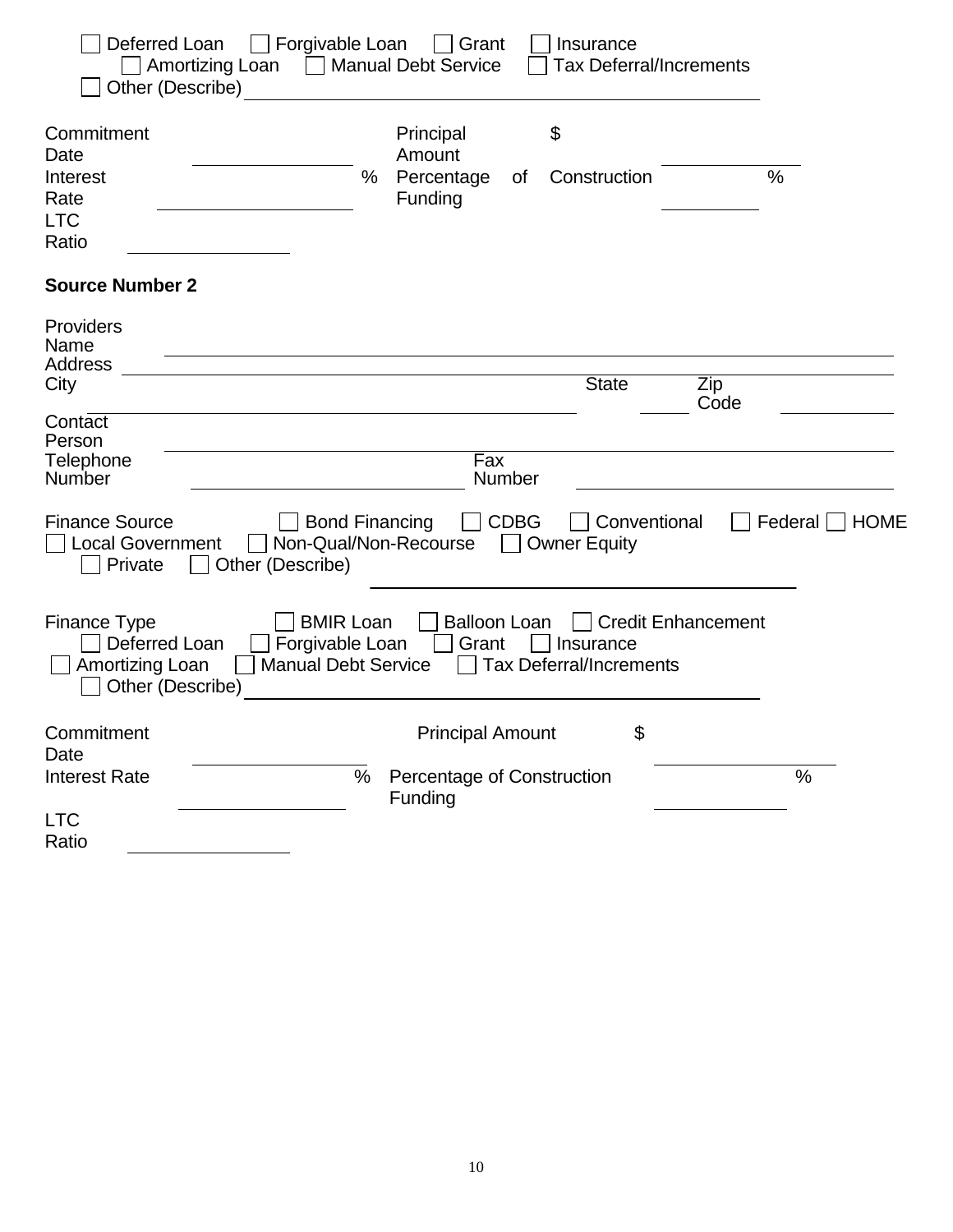## **Source Number 3**

| Providers<br>Name                                                           |                                                                                                                            |                                                                                          |  |
|-----------------------------------------------------------------------------|----------------------------------------------------------------------------------------------------------------------------|------------------------------------------------------------------------------------------|--|
| Address<br>City                                                             |                                                                                                                            | <b>State</b><br>Zip<br>Code                                                              |  |
| Contact<br>Person                                                           |                                                                                                                            |                                                                                          |  |
| Telephone<br>Number                                                         | Fax<br>Number                                                                                                              |                                                                                          |  |
| <b>Finance Source</b><br><b>HOME</b><br><b>Local Government</b><br>Private  | <b>Bond Financing</b><br>$\Box$ CDBG<br>Non-Qual/Non-Recourse<br>Other (Describe)                                          | Federal<br>Conventional<br>□ Owner Equity                                                |  |
| <b>Finance Type</b><br>Deferred Loan<br>Other (Describe)                    | <b>BMIR Loan</b><br><b>Balloon Loan</b><br>Forgivable Loan<br>Grant<br>$\mathbf{1}$<br>Amortizing Loan Manual Debt Service | <b>Credit Enhancement</b><br>$\mathbf{1}$<br>Insurance<br><b>Tax Deferral/Increments</b> |  |
| Commitment<br>Date                                                          | <b>Principal Amount</b>                                                                                                    | \$                                                                                       |  |
| <b>Interest Rate</b>                                                        | $\frac{0}{0}$<br>Percentage of Construction<br>Funding                                                                     | $\%$                                                                                     |  |
| <b>LTC</b><br>Ratio                                                         |                                                                                                                            |                                                                                          |  |
| <b>Source Number 4</b>                                                      |                                                                                                                            |                                                                                          |  |
| Providers<br>Name                                                           |                                                                                                                            |                                                                                          |  |
| <b>Address</b><br>City                                                      |                                                                                                                            | <b>State</b><br>Zip<br>Code                                                              |  |
| Contact<br>Person                                                           |                                                                                                                            |                                                                                          |  |
| Telephone<br><b>Number</b>                                                  | Fax<br>Number                                                                                                              |                                                                                          |  |
| <b>Finance Source</b><br><b>HOME</b><br><b>Local Government</b><br>Private  | <b>Bond Financing</b><br><b>CDBG</b><br>Non-Qual/Non-Recourse<br>Other (Describe)                                          | Conventional<br>Federal<br><b>Owner Equity</b>                                           |  |
| <b>Finance Type</b><br>Deferred Loan<br>Amortizing Loan<br>Other (Describe) | <b>BMIR Loan</b><br><b>Balloon Loan</b><br>Forgivable Loan<br>Grant<br><b>Manual Debt Service</b>                          | <b>Credit Enhancement</b><br>Insurance<br><b>Tax Deferral/Increments</b>                 |  |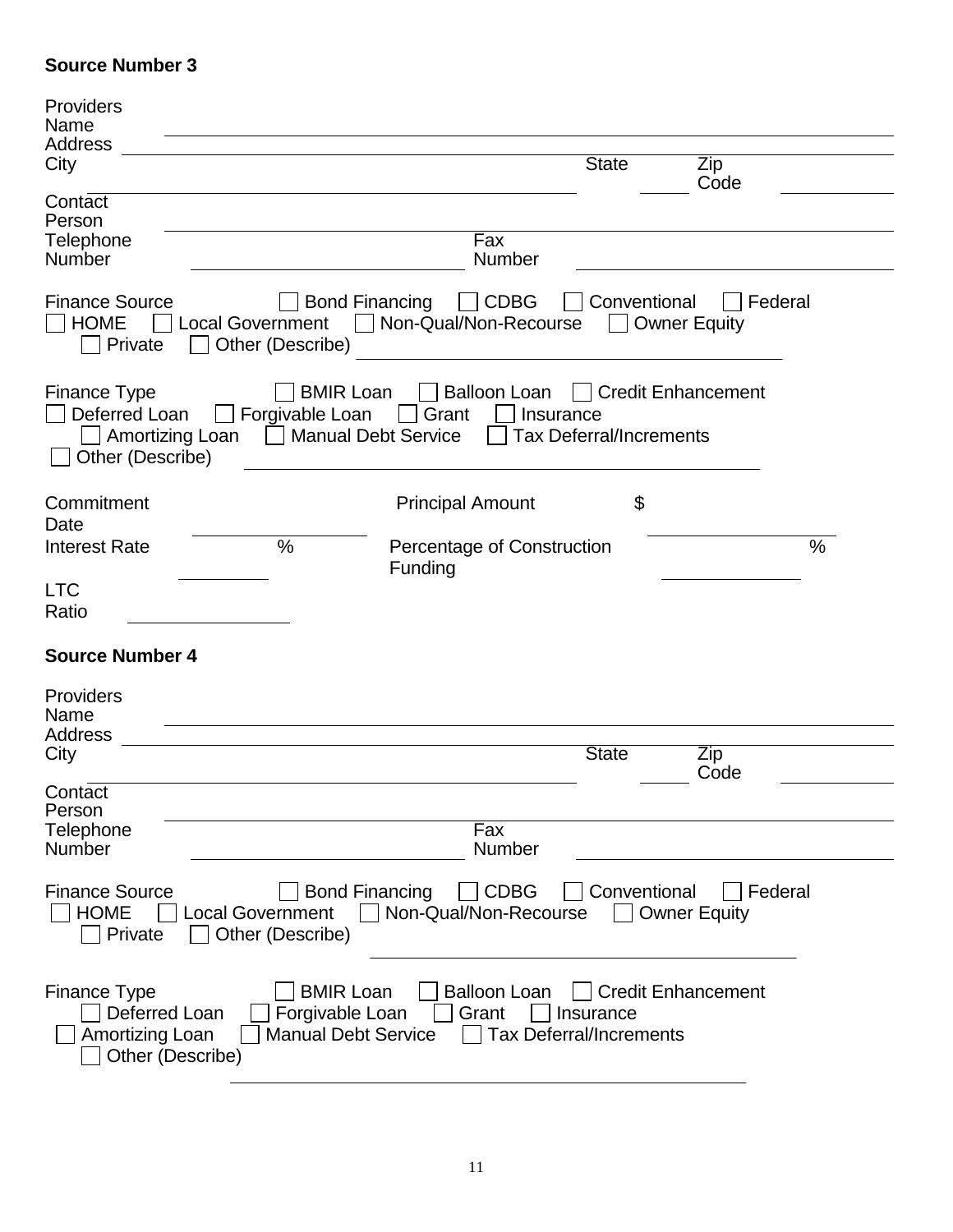| Commitment<br>Date                                                                                        |                                                                   | <b>Principal Amount</b>                                                     | \$                                             |  |
|-----------------------------------------------------------------------------------------------------------|-------------------------------------------------------------------|-----------------------------------------------------------------------------|------------------------------------------------|--|
| <b>Interest Rate</b>                                                                                      | $\frac{0}{0}$                                                     | Percentage of Construction<br>Funding                                       | $\%$                                           |  |
| <b>LTC</b><br>Ratio                                                                                       |                                                                   |                                                                             |                                                |  |
| <b>Sub-Section B</b>                                                                                      |                                                                   | <b>Permanent Financing- All information Needs to be Completed</b>           |                                                |  |
| <b>Source Number 1</b><br><b>Exclude Grants From Basis?</b><br><b>Exclude Federal Sources From Basis?</b> | Market Interest Rate __ %                                         | <b>No</b><br>Yes<br><b>No</b><br>Yes                                        |                                                |  |
| Providers<br>Name                                                                                         |                                                                   |                                                                             |                                                |  |
| <b>Address</b><br>City                                                                                    |                                                                   | <b>State</b>                                                                | Zip<br>Code                                    |  |
| Contact<br>Person<br>Telephone                                                                            |                                                                   | Fax                                                                         |                                                |  |
| <b>Number</b>                                                                                             |                                                                   | Number                                                                      |                                                |  |
| <b>Finance Source</b><br><b>HOME</b><br><b>Local Government</b><br>Private                                | <b>Bond Financing</b><br>Other (Describe)                         | <b>CDBG</b><br>Non-Qual/Non-Recourse                                        | Conventional<br>Federal<br><b>Owner Equity</b> |  |
| Finance Type<br>Deferred Loan<br>Amortizing Loan<br>Other (Describe)                                      | <b>BMIR Loan</b><br>Forgivable Loan<br><b>Manual Debt Service</b> | <b>Balloon Loan</b><br>Grant<br>Insurance<br><b>Tax Deferral/Increments</b> | <b>Credit Enhancement</b>                      |  |
| Commitment<br>Date                                                                                        |                                                                   | Principal<br>\$<br>Amount                                                   |                                                |  |
| Interest<br>Rate<br><b>LTC</b><br>Ratio                                                                   | % Terms<br>Years<br>Loan Payment                                  | in                                                                          | <b>Amortization Term</b>                       |  |
| Payment Frequency: $\Box$ monthly $\Box$ quarterly, $\Box$<br>Amortization<br><b>Begins</b><br>number     | in year                                                           | semi-annual, $\Box$<br>annual, [<br>Interest is<br>paid                     | at maturity<br>accrued                         |  |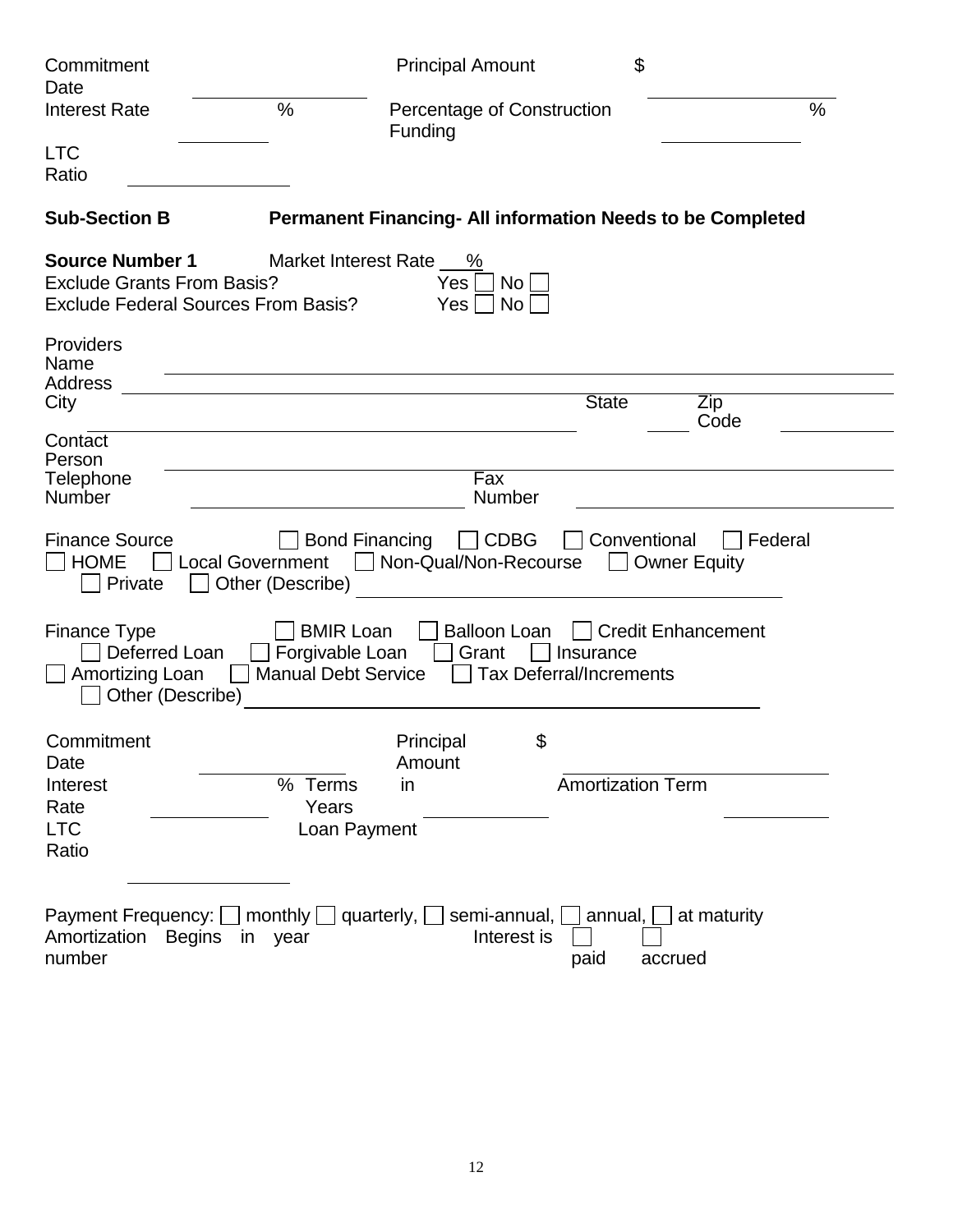| <b>Source Number 2</b><br>Market Interest Rate %<br><b>Exclude Grants From Basis?</b><br>Yes<br>No<br><b>Exclude Federal Sources From Basis?</b><br>No<br>Yes                                                                                                |
|--------------------------------------------------------------------------------------------------------------------------------------------------------------------------------------------------------------------------------------------------------------|
| Providers<br>Name<br><b>Address</b><br><b>State</b><br>City<br>Zip                                                                                                                                                                                           |
| Code<br>Contact<br>Person<br>Telephone<br>Fax<br>Number<br>Number                                                                                                                                                                                            |
| <b>Finance Source</b><br><b>Bond Financing</b><br><b>CDBG</b><br>Federal<br>Conventional<br><b>HOME</b><br><b>Local Government</b><br>Non-Qual/Non-Recourse<br><b>Owner Equity</b><br>Other (Describe)<br>Private                                            |
| <b>Finance Type</b><br><b>BMIR Loan</b><br><b>Balloon Loan</b><br><b>Credit Enhancement</b><br>Deferred Loan<br>Forgivable Loan<br>Grant<br>Insurance<br>Amortizing Loan<br><b>Manual Debt Service</b><br><b>Tax Deferral/Increments</b><br>Other (Describe) |
| \$<br>Commitment<br>Principal<br>Date<br>Amount<br>% Terms<br><b>Amortization Term</b><br>Interest<br>in<br>Rate<br>Years<br><b>LTC</b><br>Loan Payment<br>Ratio                                                                                             |
| <b>Payment Frequency:</b><br>monthly<br>quarterly,<br>semi-annual,<br>annual,<br>at maturity<br>Amortization Begins in year<br>Interest is<br>number<br>paid<br>accrued                                                                                      |
| <b>Source Number 3</b><br>Market Interest Rate _ %<br><b>Exclude Grants From Basis?</b><br>Yes<br>No<br><b>Exclude Federal Sources From Basis?</b><br>No<br>Yes                                                                                              |
| Providers<br>Name                                                                                                                                                                                                                                            |

| Address       |              |             |
|---------------|--------------|-------------|
| City          | <b>State</b> | $\angle$ ip |
|               |              | Code        |
| Contact       |              |             |
| Person        |              |             |
| Telephone     | Fax          |             |
| <b>Number</b> | Number       |             |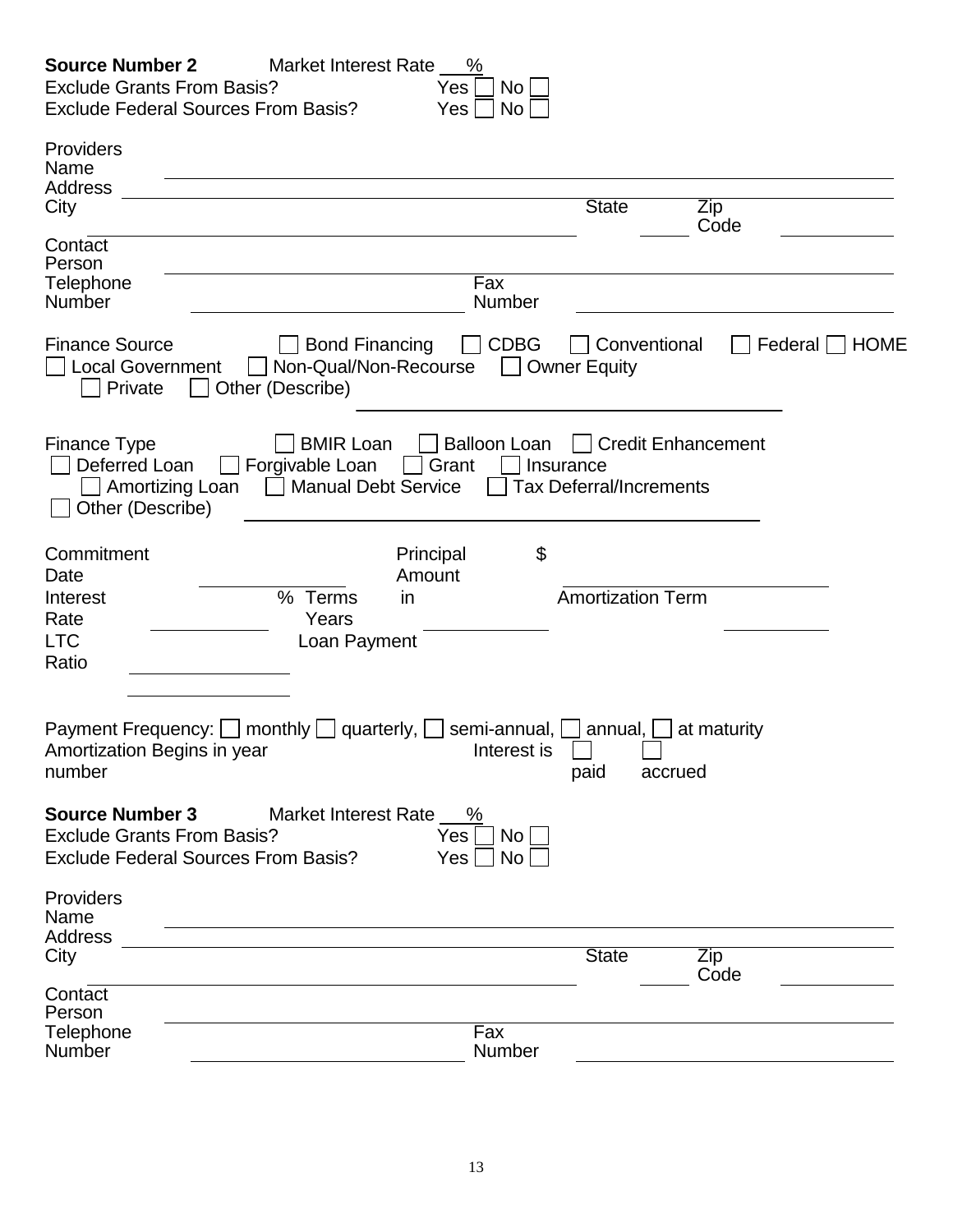| <b>CDBG</b><br><b>Finance Source</b><br><b>Bond Financing</b><br>Conventional<br>Federal<br>$\mathbf{I}$<br>Non-Qual/Non-Recourse<br><b>HOME</b><br>Local Government    <br><b>Owner Equity</b><br>Private<br>Other (Describe)                               |
|--------------------------------------------------------------------------------------------------------------------------------------------------------------------------------------------------------------------------------------------------------------|
| <b>Finance Type</b><br><b>Balloon Loan</b><br><b>BMIR Loan</b><br><b>Credit Enhancement</b><br>Forgivable Loan<br>Deferred Loan<br>Grant<br>Insurance<br><b>Manual Debt Service</b><br><b>Tax Deferral/Increments</b><br>Amortizing Loan<br>Other (Describe) |
| \$<br>Commitment<br>Principal<br>Date<br>Amount<br><b>Amortization Term</b><br>% Terms<br>Interest<br>in.<br>Years<br>Rate<br><b>LTC</b><br>Loan Payment<br>Ratio                                                                                            |
| Payment Frequency: $\Box$ monthly $\Box$ quarterly, $\Box$ semi-annual, $\Box$<br>annual, $\Box$<br>at maturity<br>Amortization Begins in year<br>Interest is<br>number<br>paid<br>accrued                                                                   |
| <b>Source Number 4</b><br>Market Interest Rate<br>$\%$<br><b>Exclude Grants From Basis?</b><br>No<br>Yes<br><b>Exclude Federal Sources From Basis?</b><br><b>No</b><br>Yes:                                                                                  |
| Providers<br>Name<br>Address<br><b>State</b><br>City<br>Zip<br>Code                                                                                                                                                                                          |
| Contact<br>Person<br>Telephone<br>Fax<br>Number<br>Number                                                                                                                                                                                                    |
| <b>Bond Financing</b><br>$\Box$ CDBG<br><b>Conventional</b><br>Federal<br><b>Finance Source</b><br>□ Local Government □ Non-Qual/Non-Recourse □ Owner Equity<br><b>HOME</b><br>Private<br>Other (Describe)                                                   |
| Finance Type BMIR Loan Balloon Loan Credit Enhancement<br>Forgivable Loan Grant<br>Deferred Loan<br>Insurance<br>Amortizing Loan   Manual Debt Service<br><b>Tax Deferral/Increments</b><br>Other (Describe)                                                 |
| Commitment<br>Principal<br>\$<br>Date<br>Amount<br><b>Amortization Term</b><br>% Terms<br>Interest<br>in<br>Years<br>Rate<br><b>LTC</b><br>Loan Payment                                                                                                      |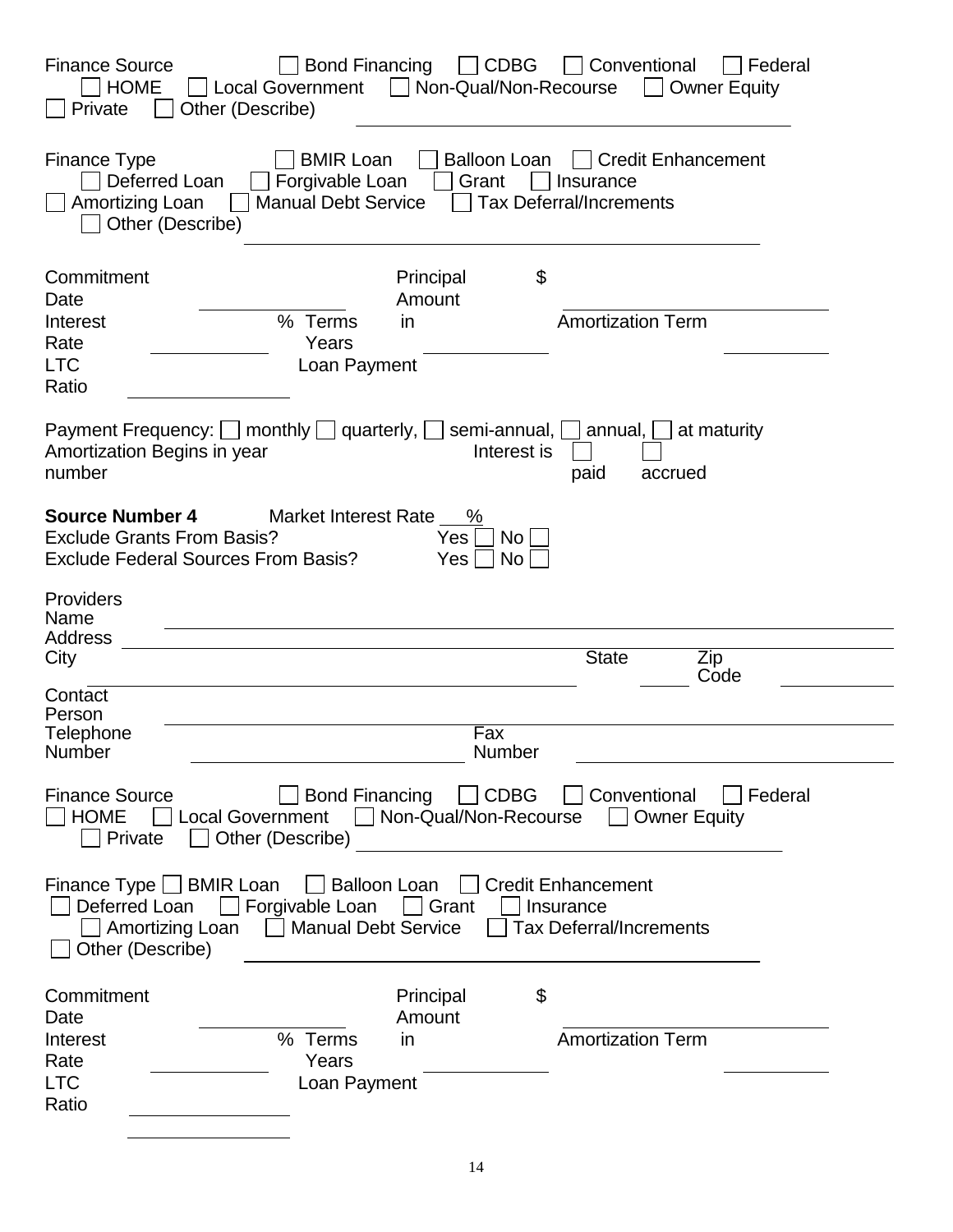| Payment Frequency: $\Box$ monthly $\Box$ quarterly, $\Box$ semi-annual, $\Box$ annual, $\Box$ at maturity |                  |      |         |
|-----------------------------------------------------------------------------------------------------------|------------------|------|---------|
| Amortization Begins in year                                                                               | Interest is $  $ |      |         |
| number                                                                                                    |                  | paid | accrued |
|                                                                                                           |                  |      |         |

## **Sub-Section C Tax Credits**

Provide information below concerning syndication and estimated proceeds from sale of tax credits.

|                                                | <b>Estimated</b><br>Price | Percentage<br>0f<br><b>Tax Credits</b> |      | Anticipated<br>Proceeds |
|------------------------------------------------|---------------------------|----------------------------------------|------|-------------------------|
| <b>Historic Rehabilitation Tax</b><br>Credits: |                           |                                        | $\%$ | \$                      |
| Low-Income Housing Tax<br>Credits:             |                           |                                        | %    | \$                      |
|                                                |                           | <b>Total Proceeds</b>                  |      | - \$                    |

## **Section 5 Acquisition/Rehabilitation/Conversion of Existing Buildings**

If the project involves the Acquisition/Rehabilitation of an existing development, the following information is required:

How many buildings will be acquired for the project?

| Are all the buildings currently under control for the project? | $\Box$ Yes $\Box$ No |
|----------------------------------------------------------------|----------------------|
| If no, how many buildings are under control for the project?   |                      |

When will the rest of the buildings be under control for acquisition?

| <b>Address of Buildings</b><br><b>Under Control</b> | <b>Type of Control</b> | Expiration<br>Date | Number of<br><b>Units</b> | <b>Acquisition Cost</b> |
|-----------------------------------------------------|------------------------|--------------------|---------------------------|-------------------------|
|                                                     |                        |                    |                           |                         |
|                                                     |                        |                    |                           |                         |
|                                                     |                        |                    |                           |                         |
|                                                     |                        |                    |                           |                         |

Attach additional sheet(s) if necessary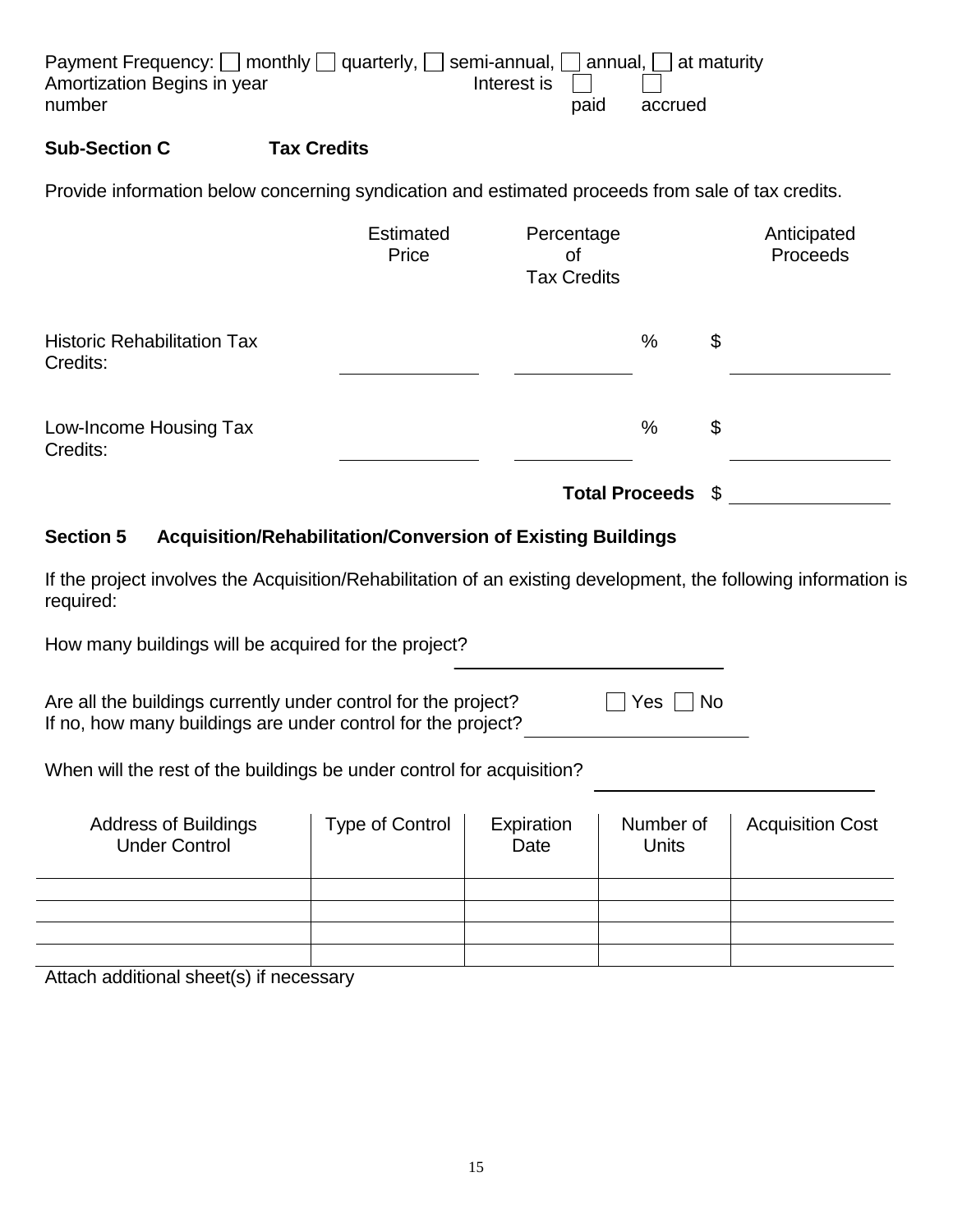## **Sub-Section A Acquisition Information**

Provide the information listed below concerning the acquisition of building(s) for the project. Building(s) acquired or to be acquired from  $\Box$  Related Party  $\Box$  Unrelated Party (**Reference Section 11, Eligible Project Categories, for detail regarding related party transactions.)**

Name, address and Identity of Related Party

Building(s) acquired or to be acquired with Buyer's Basis:

- □ Determined with reference to Seller's Basis
- Undetermined with reference to Seller's Basis

List below by building address, the date the building was placed in service, date the building was or is planned for acquisition, and the number of years between the date the building was placed in service and date of acquisition. Attach additional sheet(s) if necessary.

| <b>Building Address</b> | <b>Original Placed</b><br>In Service Date | <b>Proposed Date</b><br>Of Acquisition | Number of Years<br>Between Placed in<br>Service<br>And Acquisition |
|-------------------------|-------------------------------------------|----------------------------------------|--------------------------------------------------------------------|
|                         |                                           |                                        |                                                                    |
|                         |                                           |                                        |                                                                    |
|                         |                                           |                                        |                                                                    |
|                         |                                           |                                        |                                                                    |

**Sub-Section B Relocation Information**

| Provide the following information concerning any relocation plans for the project.<br>Number of tenants involved<br>The total estimated cost of relocation \$<br>The estimated date that the relocation will be complete |                   |             |  |
|--------------------------------------------------------------------------------------------------------------------------------------------------------------------------------------------------------------------------|-------------------|-------------|--|
| Name of the relocation<br>coordinator                                                                                                                                                                                    |                   |             |  |
| Address                                                                                                                                                                                                                  |                   |             |  |
| City                                                                                                                                                                                                                     | <b>State</b>      | Zip<br>Code |  |
| <b>Telephone Number</b>                                                                                                                                                                                                  | <b>Fax Number</b> |             |  |
| Other pertinent information                                                                                                                                                                                              |                   |             |  |
|                                                                                                                                                                                                                          |                   |             |  |
|                                                                                                                                                                                                                          |                   |             |  |
|                                                                                                                                                                                                                          |                   |             |  |
|                                                                                                                                                                                                                          |                   |             |  |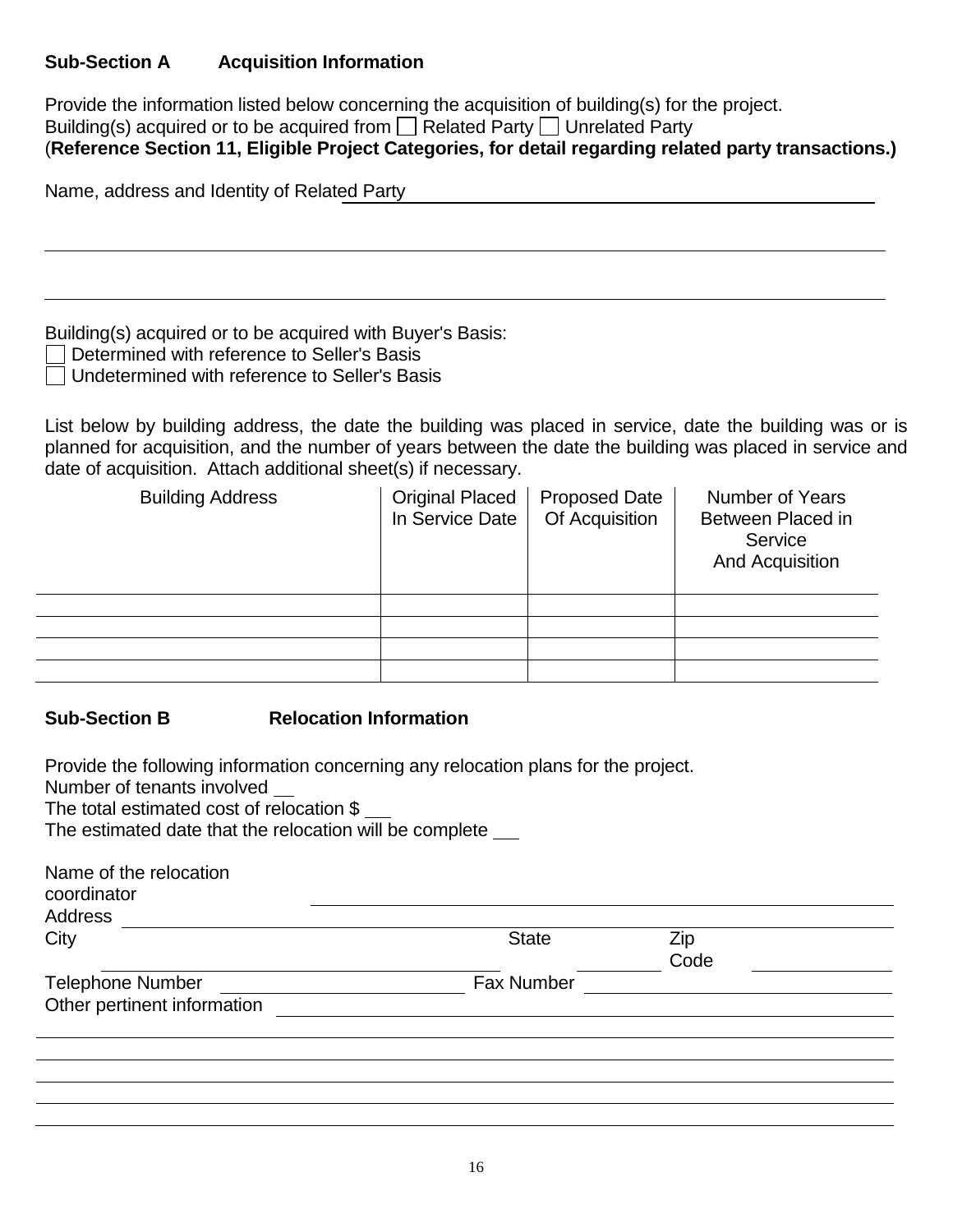# **Section 6 Cost and Uses**

| <b>ITEM</b>                                                | <b>ESTIMATED COST</b> | 30% VALUE ELIGIBLE<br><b>BASIS</b> | <b>70% VALUE ELIGIBLE</b><br><b>BASIS</b> |
|------------------------------------------------------------|-----------------------|------------------------------------|-------------------------------------------|
|                                                            |                       |                                    |                                           |
| Land<br><b>Land Cost</b>                                   |                       | Ineligible                         | Ineligible                                |
| Density:<br>Number of Units<br>Per Acre                    |                       |                                    |                                           |
| <b>Buildings</b><br>Existing                               |                       |                                    |                                           |
| Demolition<br>Other*                                       |                       | Ineligible                         | Ineligible                                |
| <b>Site Work</b><br>On-Site                                |                       |                                    |                                           |
| Off-Site<br>Other*                                         |                       | Ineligible<br>Ineligible           | Ineligible<br>Ineligible                  |
| Land, Building and<br><b>Site-Work</b><br><b>Sub-Total</b> |                       |                                    |                                           |
| Construction &<br><b>Contractor Fees</b>                   |                       |                                    |                                           |
| <b>New Structures</b><br>Rehabilitation                    |                       |                                    |                                           |
| <b>Accessory Buildings</b><br><b>General Requirements</b>  |                       |                                    |                                           |
| Other*                                                     |                       |                                    |                                           |
| Overhead<br>Profit                                         |                       |                                    |                                           |
| Other*                                                     |                       |                                    |                                           |
| <b>Construction</b><br><b>Sub-Total</b>                    |                       |                                    |                                           |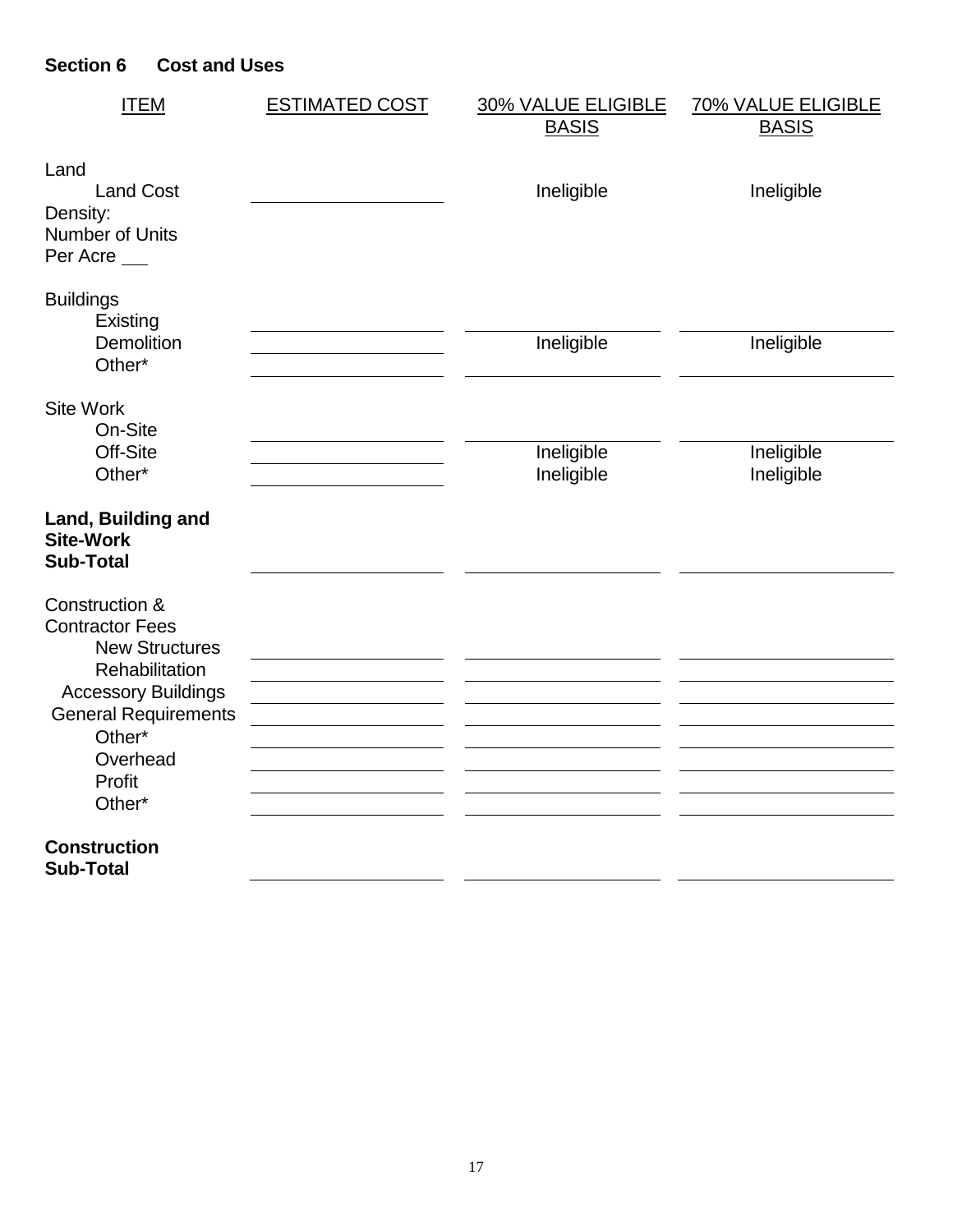| <b>ITEM</b>                                                                                                                                                                                                                                                                                                                                                     | <b>ESTIMATED COST</b> | <b>30% VALUE ELIGIBLE</b><br><b>BASIS</b>            | <b>70% VALUE ELIGIBLE</b><br><b>BASIS</b>            |
|-----------------------------------------------------------------------------------------------------------------------------------------------------------------------------------------------------------------------------------------------------------------------------------------------------------------------------------------------------------------|-----------------------|------------------------------------------------------|------------------------------------------------------|
| Contingency<br>Construction<br>Rehabilitation<br>Other*                                                                                                                                                                                                                                                                                                         |                       |                                                      |                                                      |
| <b>Contingency</b><br><b>Sub-Total</b>                                                                                                                                                                                                                                                                                                                          |                       |                                                      |                                                      |
| <b>Professional Fees</b><br><b>Architect Design</b><br>Architect<br>Supervision<br><b>Real Estate Attorney</b><br>Consultant/Agent<br>Engineer/Survey<br>Permits/Impact Fees<br>Other*                                                                                                                                                                          |                       |                                                      |                                                      |
| <b>Professional Fee</b><br><b>Sub-Total</b>                                                                                                                                                                                                                                                                                                                     |                       |                                                      |                                                      |
| <b>Construction Interim</b><br>Cost<br><b>Hazard Insurance</b><br>Liability Insurance<br><b>Payment Bond</b><br>Performance Bond<br><b>Credit Report</b><br>Interest<br><b>Origination Points</b><br><b>Discount Points</b><br><b>Credit Enhancement</b><br><b>Inspection Fees</b><br><b>Title and Recording</b><br><b>Legal Fees</b><br><b>Taxes</b><br>Other* |                       |                                                      |                                                      |
| <b>Construction Interim</b><br><b>Cost</b><br><b>Subtotal</b>                                                                                                                                                                                                                                                                                                   |                       |                                                      |                                                      |
| <b>Permanent Financing</b><br><b>Bond Premium</b><br><b>Credit Report</b><br><b>Discount Points</b><br><b>Origination Fees</b>                                                                                                                                                                                                                                  |                       | Ineligible<br>Ineligible<br>Ineligible<br>Ineligible | Ineligible<br>Ineligible<br>Ineligible<br>Ineligible |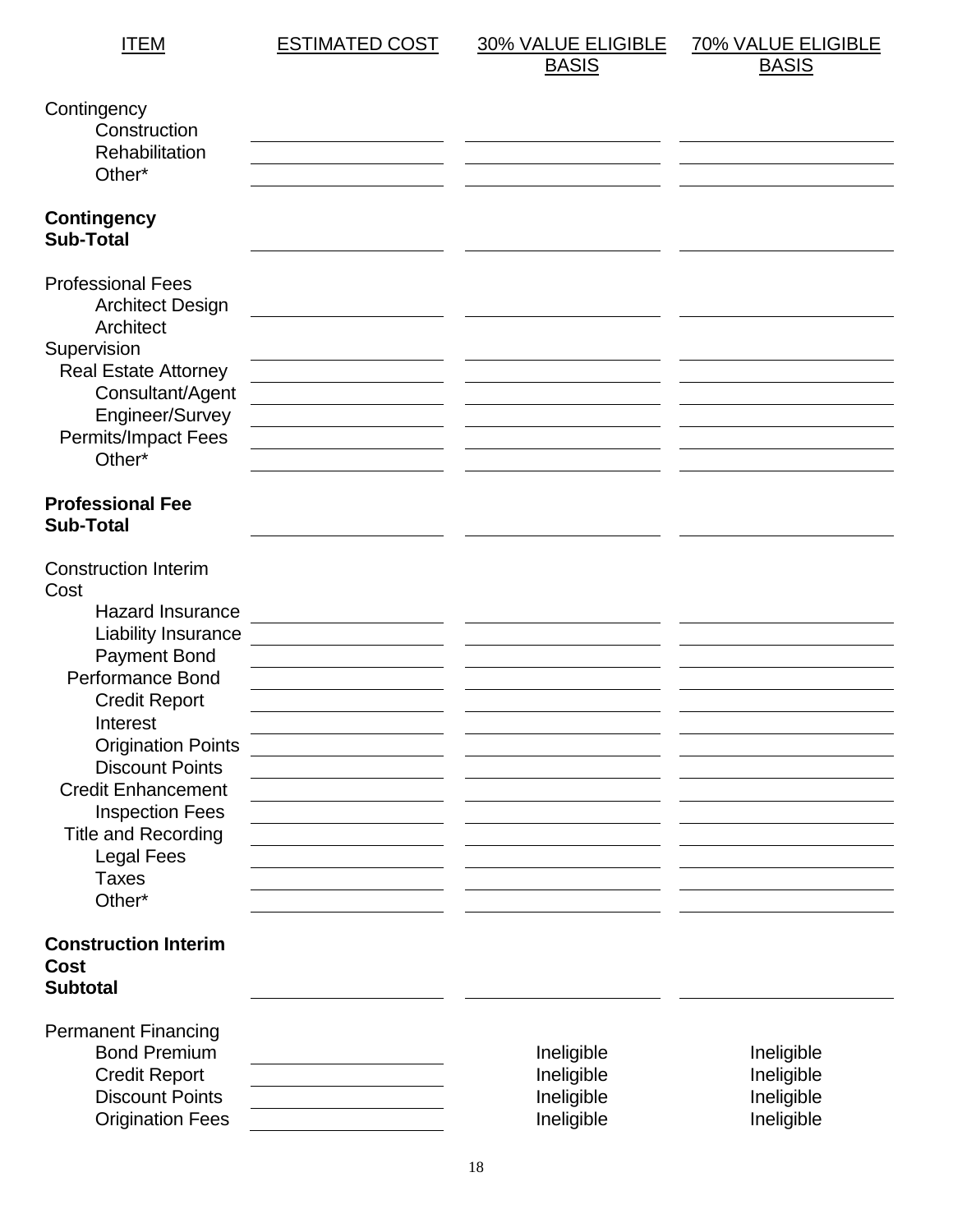| Credit                                         | Ineligible | Ineligible |
|------------------------------------------------|------------|------------|
| Enhancement                                    |            |            |
| Cost of Issuance                               | Ineligible | Ineligible |
| <b>Title and Recording</b>                     | Ineligible | Ineligible |
| <b>Legal Fees</b>                              | Ineligible | Ineligible |
| Prepaid MIP                                    | Ineligible | Ineligible |
| Other*                                         | Ineligible | Ineligible |
|                                                |            |            |
| <b>Permanent Financing</b><br><b>Sub-Total</b> |            |            |
|                                                |            |            |
| <b>Soft Cost</b>                               |            |            |
| <b>Feasibility Study</b>                       |            |            |
| <b>Market Study</b>                            |            |            |
| <b>Environmental Study</b>                     |            |            |
| <b>Tax Credit Fees</b>                         |            |            |
| <b>Compliance Fees</b>                         |            |            |
| Rent-up Expense                                |            |            |
| Appraisal                                      |            |            |
| <b>Cost Certification</b>                      |            |            |
| Survey                                         |            |            |
| Other*                                         |            |            |
| <b>Soft-Cost Sub-Total</b>                     |            |            |
|                                                |            |            |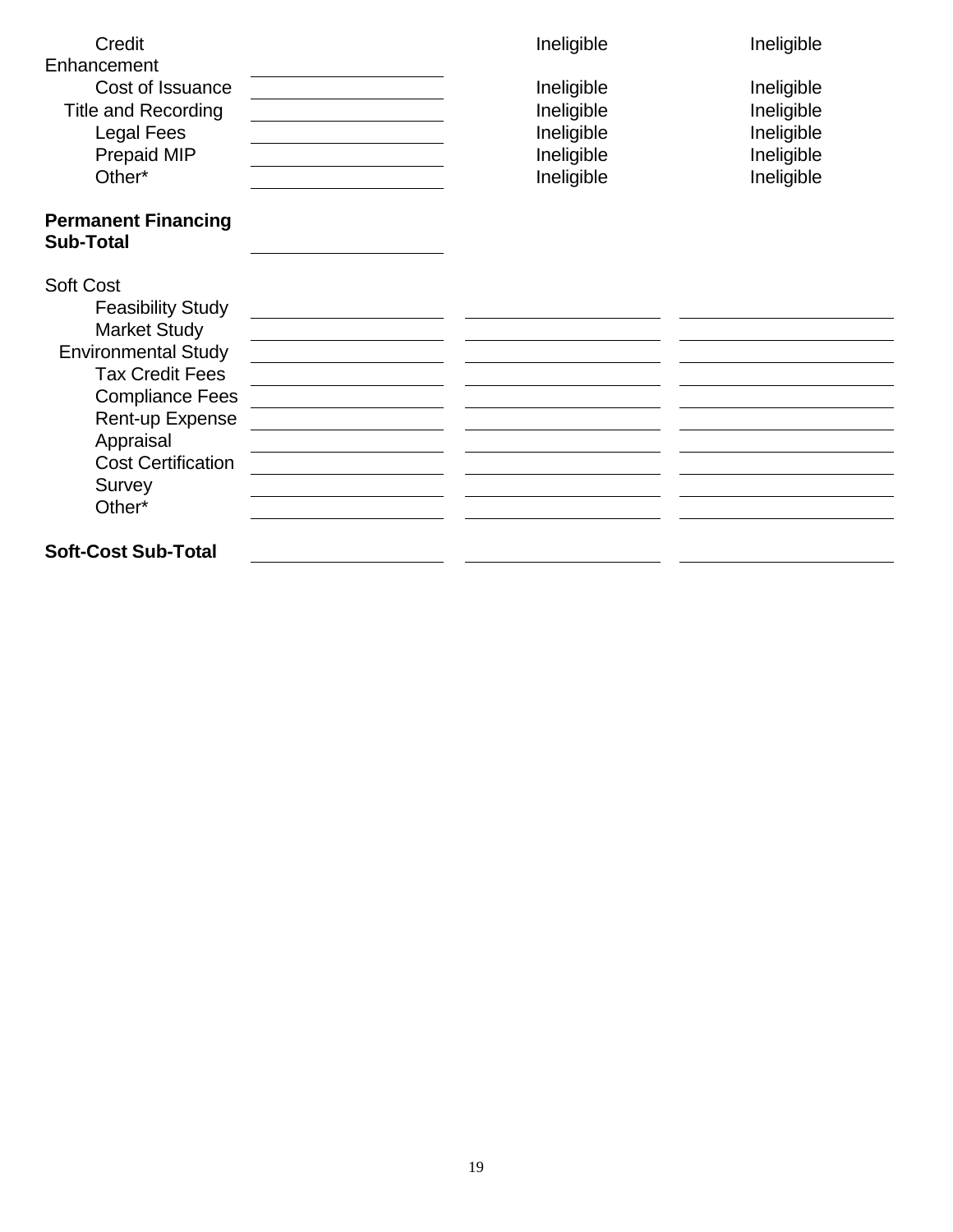ITEM ESTIMATED COST 30% VALUE ELIGIBLE **BASIS** 70% VALUE ELIGIBLE **BASIS** 

| <b>Syndication Cost</b><br>Organization<br><b>Bridge Loan</b><br><b>Tax Opinion</b><br><b>PV Adjustment</b><br>Other* |                       |                                                                                                                      |     |  |
|-----------------------------------------------------------------------------------------------------------------------|-----------------------|----------------------------------------------------------------------------------------------------------------------|-----|--|
| <b>Syndication Sub-Total</b>                                                                                          |                       | <u> 1980 - Jan Stein Stein Stein Stein Stein Stein Stein Stein Stein Stein Stein Stein Stein Stein Stein Stein S</u> |     |  |
| Developer Fees**<br>Overhead<br>Profit<br>Consultant<br>Other*                                                        |                       |                                                                                                                      |     |  |
| <b>Developer Sub-Total</b>                                                                                            |                       |                                                                                                                      |     |  |
| <b>Project Reserves</b><br>Lease Up<br>Operating<br>Replacement<br><b>Escrows</b><br>Other*                           |                       |                                                                                                                      |     |  |
| <b>Reserves Sub-Total</b>                                                                                             |                       |                                                                                                                      |     |  |
| <b>Project totals</b>                                                                                                 |                       |                                                                                                                      |     |  |
| <b>High Cost Adjustment</b>                                                                                           |                       |                                                                                                                      |     |  |
| Applicable Tax Credit<br>Percentage                                                                                   |                       |                                                                                                                      |     |  |
| <b>Amount of Tax Credit</b><br><b>Requested</b>                                                                       |                       |                                                                                                                      |     |  |
| ** Detail Payment Schedule of Developer Fee:                                                                          |                       |                                                                                                                      |     |  |
| $\cap$ no                                                                                                             | <b>Payment Number</b> | \$                                                                                                                   | Due |  |

| One                   |    |     |  |
|-----------------------|----|-----|--|
| <b>Payment Number</b> |    | Due |  |
| Two                   |    |     |  |
| <b>Payment Number</b> |    | Due |  |
| <b>Three</b>          |    |     |  |
| <b>Others</b>         | \$ | Due |  |
|                       |    |     |  |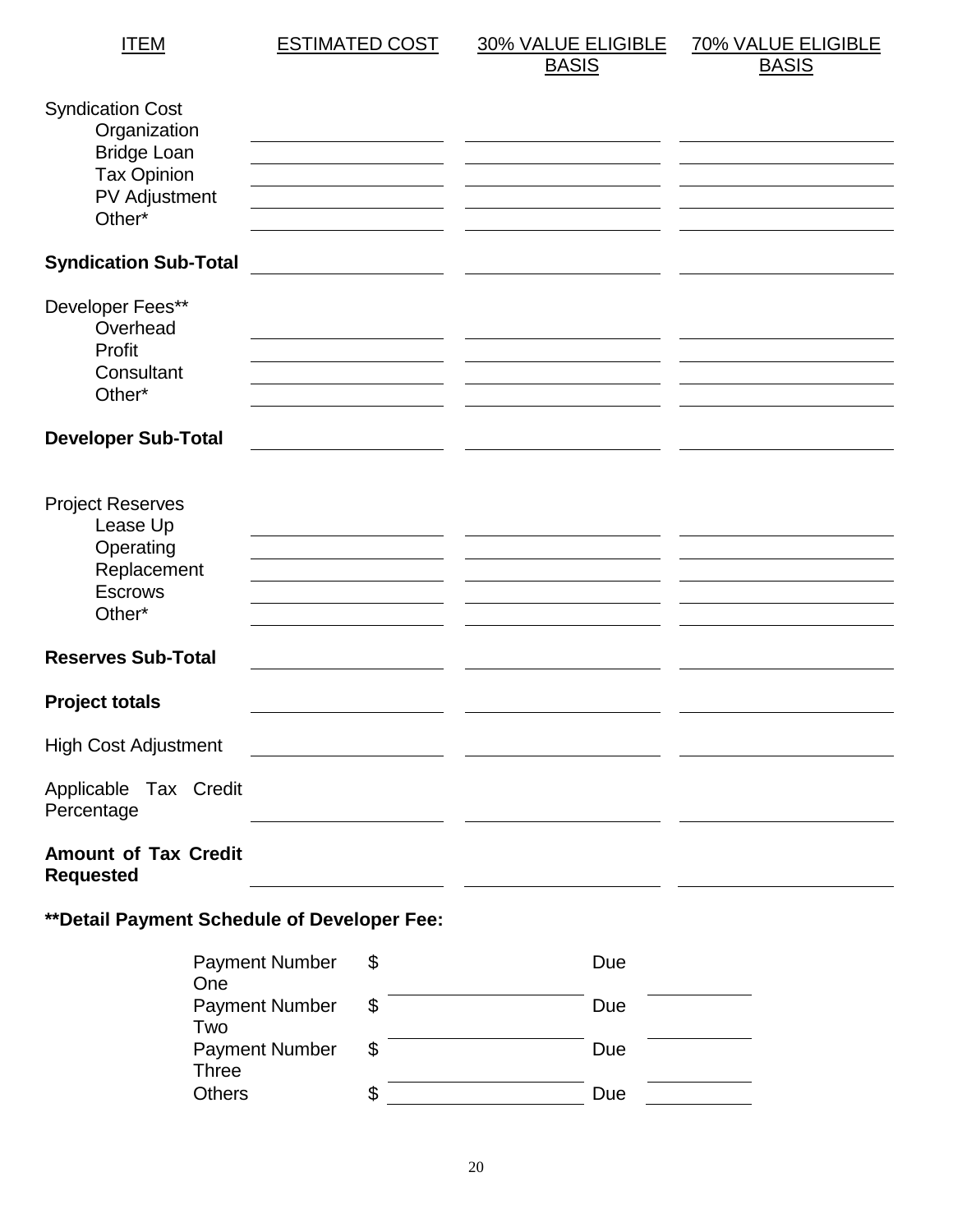| <b>ITEM</b>                                                               | COST | 30% VALUE<br><b>ELIGIBLE BASIS</b> | 70% VALUE<br><b>ELIGIBLE BASIS</b> |
|---------------------------------------------------------------------------|------|------------------------------------|------------------------------------|
| <b>Adjusted Basis</b><br>Calculation,<br><b>Less Exclusions</b><br>Grants |      |                                    |                                    |
| <b>Federal Subsidies</b>                                                  |      |                                    |                                    |
| Non-Recourse<br>Financing                                                 |      |                                    |                                    |
| <b>Historic Credits</b>                                                   |      |                                    |                                    |
| <b>High Quality Units</b>                                                 |      |                                    |                                    |
| <b>Adjusted Basis</b><br>Sub-Total                                        |      |                                    |                                    |
| <b>GAP CALCULATION</b>                                                    |      |                                    |                                    |

| <b>Total Project Cost</b> |                          |
|---------------------------|--------------------------|
| Mortgages<br>Less:        | $\overline{\phantom{0}}$ |
| Grants                    | $\overline{\phantom{0}}$ |
| <b>Owner Investment</b>   | $\overline{\phantom{0}}$ |
| <b>Developer Notes</b>    | $\overline{\phantom{0}}$ |
| Other Items*              | -                        |
| <b>Equity Gap</b>         |                          |
|                           |                          |

| LIHTC Syndication Pricing (Attach Syndicate Commitment<br>Letter) |  |
|-------------------------------------------------------------------|--|
| LIHTC (10 Years) Required to Meet TEG (GAP $\div$ Price)          |  |
| <b>Annual LIHTC</b>                                               |  |

**Section 7 Annual Expenses**

# **Sub-Section A Administrative Expense**

| Accounting                                   | \$ |
|----------------------------------------------|----|
| Advertising                                  |    |
| Legal                                        |    |
| <b>Leased Equipment</b>                      |    |
| <b>Management Fees</b>                       |    |
| <b>Management Salaries and Payroll Taxes</b> |    |
| <b>Model Apartment Rent</b>                  |    |
| <b>Office Supplies and Postage</b>           |    |
| Telephone                                    |    |
| <b>Annual Compliance Fees</b>                |    |
| <b>Miscellaneous</b>                         |    |
| Other*                                       |    |
|                                              |    |

# **Administrative Expenses Sub-Total \$**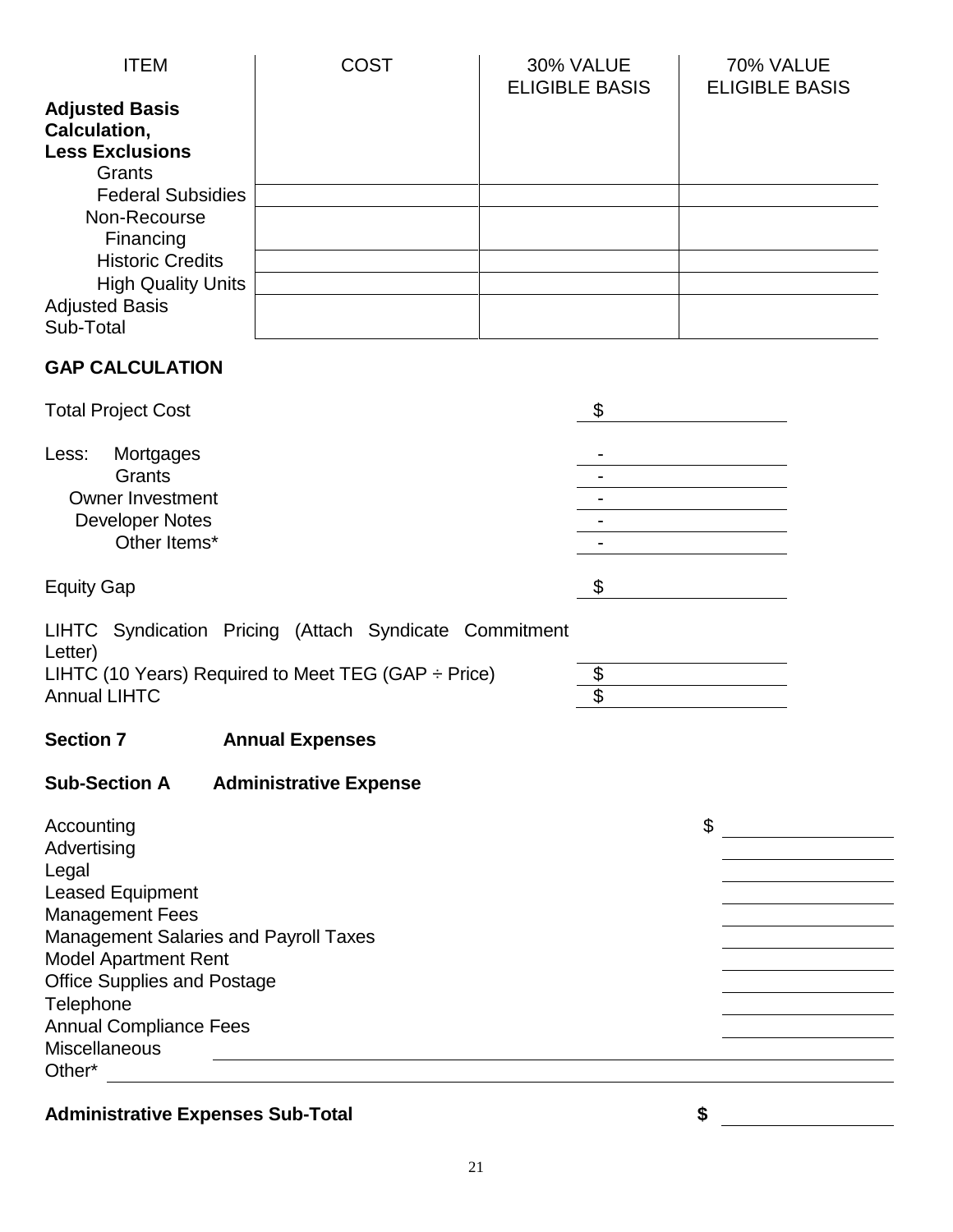## **Sub-Section B Operating Expense**

| Fuel (Heat and<br>Water)<br>Electrical<br><b>Water and Sewer</b><br>Gas<br>Garbage and Trash<br>Security<br><b>Cable Television</b><br><b>Operating Expenses Sub-Total</b>                                 |                            | \$<br>\$ |  |
|------------------------------------------------------------------------------------------------------------------------------------------------------------------------------------------------------------|----------------------------|----------|--|
| <b>Sub-Section C</b>                                                                                                                                                                                       | <b>Maintenance Expense</b> |          |  |
| Elevator<br>Exterminating<br>Landscaping<br>Repairs<br>Maintenance Salaries and Payroll Taxes<br><b>Maintenance Supplies</b><br>Swimming Pool or Picnic/Barbecue Area<br><b>Snow Removal</b><br>Decorating |                            | \$       |  |
| <b>Maintenance Expenses Sub-Total</b>                                                                                                                                                                      |                            | \$       |  |
| <b>Sub-Section D</b>                                                                                                                                                                                       | <b>Fixed Expense</b>       |          |  |
| <b>Real Estate Taxes</b><br><b>In-Lieu Taxes</b><br>Insurance<br>Other*                                                                                                                                    |                            | \$       |  |
| <b>Fixed Expenses Sub-Total</b>                                                                                                                                                                            |                            | \$       |  |
| *All "other" costs must be identified                                                                                                                                                                      |                            |          |  |
| <b>Total Annual Expenses</b>                                                                                                                                                                               |                            | \$       |  |

# **Taxes and Annual Expense Breakdown**

## Unit Size Monthly Per Unit **Expense**

Per Unit Tax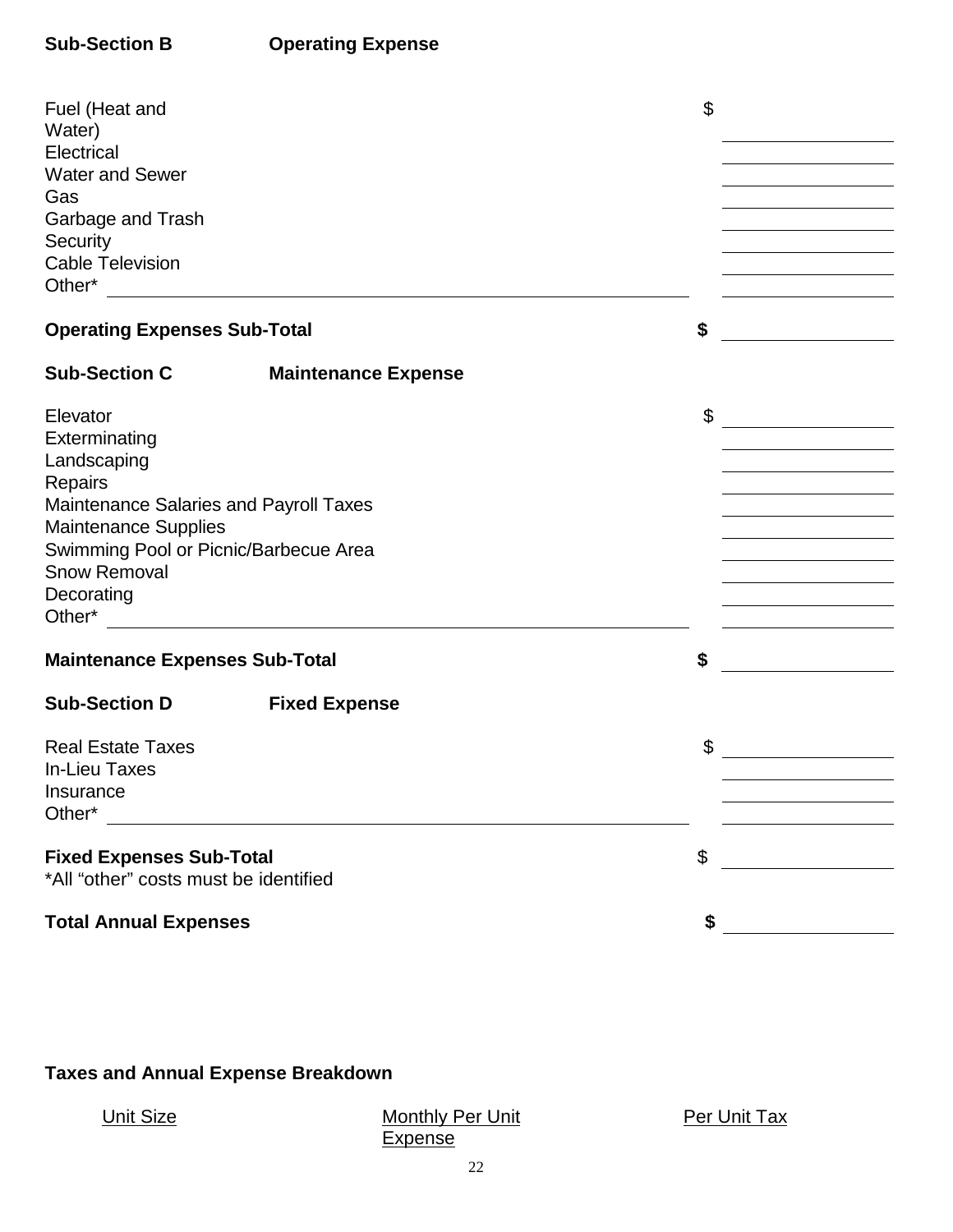| Efficiency                                                                                                     | $\boldsymbol{\mathsf{S}}$                               | \$                        |               |
|----------------------------------------------------------------------------------------------------------------|---------------------------------------------------------|---------------------------|---------------|
| One Bedroom                                                                                                    |                                                         |                           |               |
| Two Bedroom                                                                                                    |                                                         |                           |               |
| Three Bedroom                                                                                                  | <u> 1989 - Johann Stein, Amerikaansk politiker (</u>    |                           |               |
| Four Bedroom                                                                                                   |                                                         |                           |               |
| Total                                                                                                          | <u> 1989 - Johann Barbara, martin a</u>                 |                           |               |
|                                                                                                                |                                                         |                           |               |
| <b>Sub-Section E</b>                                                                                           | <b>Replacement Reserves and Annual Increase Factors</b> |                           |               |
| <b>Reserves</b>                                                                                                |                                                         |                           |               |
| Per Unit                                                                                                       |                                                         | \$                        |               |
| Other<br>*                                                                                                     |                                                         |                           |               |
| <b>Reserves</b>                                                                                                |                                                         | $\boldsymbol{\mathsf{S}}$ |               |
| Sub-Total                                                                                                      |                                                         |                           |               |
| Annual Increase                                                                                                |                                                         |                           |               |
| Factors                                                                                                        |                                                         |                           |               |
| Rent                                                                                                           |                                                         |                           | $\%$          |
| <b>Expenses</b>                                                                                                |                                                         |                           | $\%$          |
| Replacement                                                                                                    |                                                         |                           | $\%$          |
| Other<br>$\star$                                                                                               |                                                         |                           | $\frac{0}{6}$ |
| <b>Section 8</b><br><b>Syndication</b><br>Estimated proceeds from Low-Income Housing Tax Credit Syndication \$ |                                                         |                           |               |
| Number of Annual Pay-Ins<br>First Pay-In Year                                                                  |                                                         |                           |               |
| <b>Interest Rate</b>                                                                                           |                                                         |                           | %             |
| <b>Equity Factor</b>                                                                                           |                                                         |                           | $\%$          |
| <b>Historic Tax Credits</b>                                                                                    | \$                                                      |                           |               |
| Received                                                                                                       |                                                         |                           |               |
| Type of Low-Income Housing Tax Credit offering.<br>Type of Investors. Individuals $\Box$                       | Public<br>Corporations                                  | Private<br>Others*        |               |
| <b>Syndicator</b>                                                                                              |                                                         |                           |               |
| Name                                                                                                           |                                                         |                           |               |
| Address                                                                                                        |                                                         |                           |               |
| City                                                                                                           |                                                         | <b>State</b>              | Zip<br>Code   |
| Contact                                                                                                        |                                                         |                           |               |
| Person                                                                                                         |                                                         |                           |               |
| Telephone<br>Number                                                                                            | Fax<br>Number                                           |                           |               |
| <b>Section 9</b>                                                                                               | <b>Property Management Company Information</b>          |                           |               |
|                                                                                                                |                                                         |                           |               |

Federal Tax ID #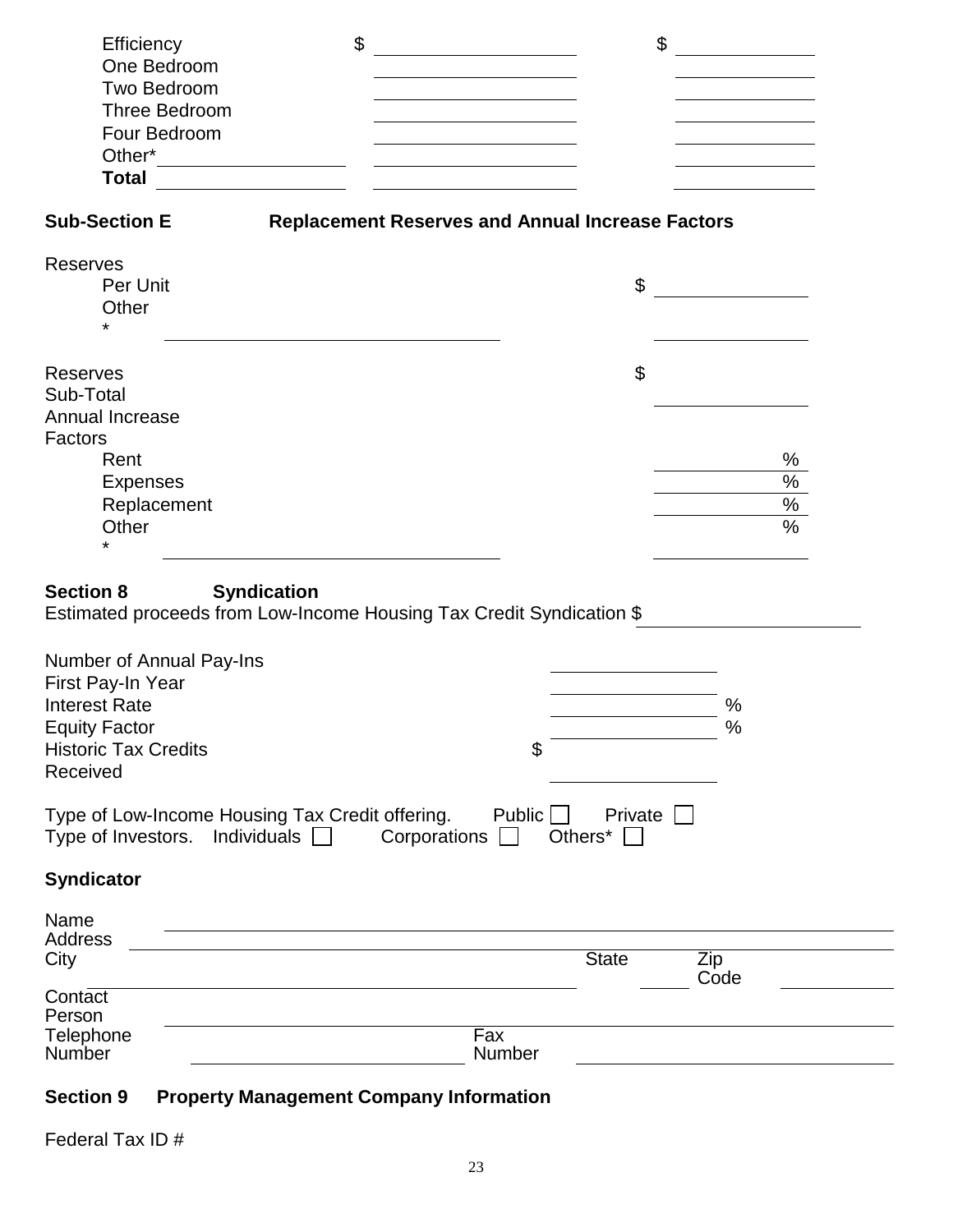| Name<br>Address<br>City                                           | <b>Stat</b><br>Zip<br>Code<br>е |
|-------------------------------------------------------------------|---------------------------------|
| Administrative<br>Contact<br>Person<br>Telephone<br><b>Number</b> | Fax<br>Number                   |
| On-Site<br>Contact<br>Name*<br>On-Site<br>Contact<br>Address      |                                 |
| City                                                              | <b>State</b><br>Zip<br>Code     |
| Contact<br>Person<br>Telephone<br><b>Number</b>                   | Fax<br>Number                   |

Attach copy of Nevada Housing Division's Training Certificate or LIHTC Training Certificate from Nationally Recognized Firm (per QAP Section 13 General Requirements, Subsection B, Project Security and Management)

#### **Section 10 Minimum Set-Aside Election**

The project sponsor irrevocably elects one of the minimum set-aside requirements (check one only)

- At least 20% of the rental residential units in this project are rent-restricted and are to be occupied  $\sim$ by individuals whose income is 50 percent or less of area median income (Tax-exempt and/or Tax Credit program).
- $\Box$ At least 40% of the rental residential units in this project are rent restricted and are to be occupied by individuals whose income is 60 percent of less of area median income (Tax-exempt and/or Tax Credit program).
- Deep Rent Skewing Option as defined in Internal Revenue Code Section 42. (Applicable to Tax Credit program only)
- See Threshold #3, Project Income/Rent Restrictions described in QAP Section 12, Threshold Requirements.

#### **Section 11 Project Schedule**

The following will be considered a commitment.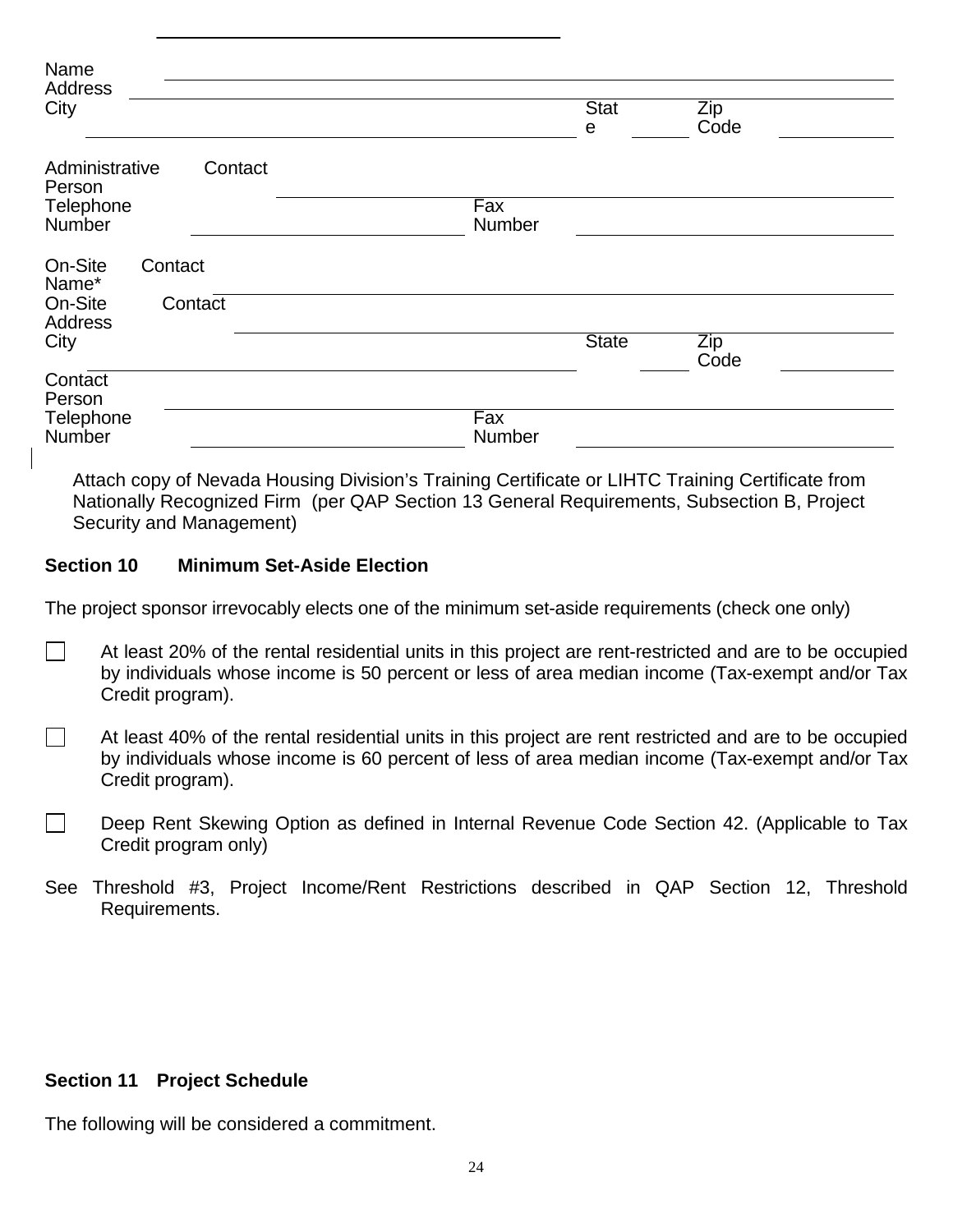**Phase: Site-Control (Item)** Option/Contract in Place **Carryover** Record Declaration of Restrictive **Covenants Acquisition** Zoning Approval Special Use Permit Tax Abatement Other\* **Output** 

## **Phase: Plans (Item)**

Site Plan Grading Permit Building Permit Final Plans & **Specifications** Other\*

## **Phase: Closing (Item)**

Property Transfer Other\*

## **Phase: Construction Financing (Item)**

Loan Application **Conditional Commitment** Final Commitment Closing Other\*

## **Scheduled Completion**

<u> 1989 - Johann Stoff, Amerikaansk politiker (</u>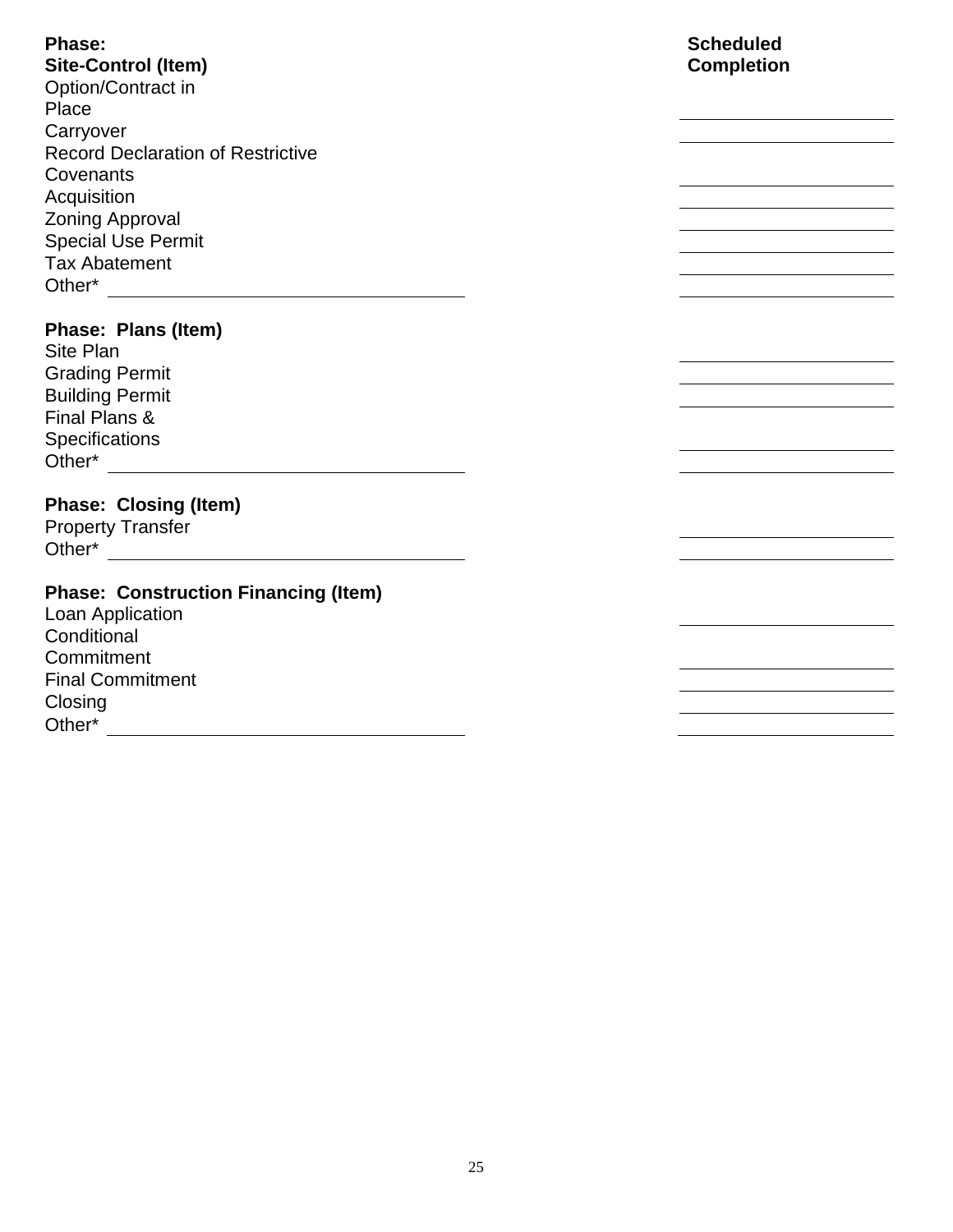| <b>Phase: Construction</b><br>(Item)         | <b>Scheduled</b><br><b>Completion</b> |
|----------------------------------------------|---------------------------------------|
| <b>Start</b>                                 |                                       |
| <b>Progress Review (quarterly Beginning</b>  |                                       |
| Completion                                   |                                       |
| Certificate<br><b>of</b>                     |                                       |
| Occupancy                                    |                                       |
| Other*                                       |                                       |
|                                              |                                       |
| <b>Phase: Permanent Financing</b><br>(Item)  |                                       |
| Loan Application                             |                                       |
| Conditional                                  |                                       |
| Commitment                                   |                                       |
| <b>Final Commitment</b>                      |                                       |
| Closing                                      |                                       |
|                                              |                                       |
|                                              |                                       |
| <b>Other Loans and Grants</b>                |                                       |
| (Item)                                       |                                       |
| <b>Scheduled Completion</b>                  |                                       |
| Application                                  |                                       |
| Award                                        |                                       |
| <b>Funding Date</b>                          |                                       |
| Type and                                     |                                       |
| Source                                       |                                       |
| (Add addendum(s) if necessary)               |                                       |
| Phase: Lease-Up                              |                                       |
| (Item)                                       |                                       |
| <b>Start</b>                                 |                                       |
| Set-Aside requirements satisfied             |                                       |
|                                              |                                       |
|                                              |                                       |
| <b>Low-Income Housing Tax Credits (Item)</b> |                                       |
| <b>Final Cost Certification</b>              |                                       |

Final Application NHD Inspection and Training 8609s (usually within 60 days)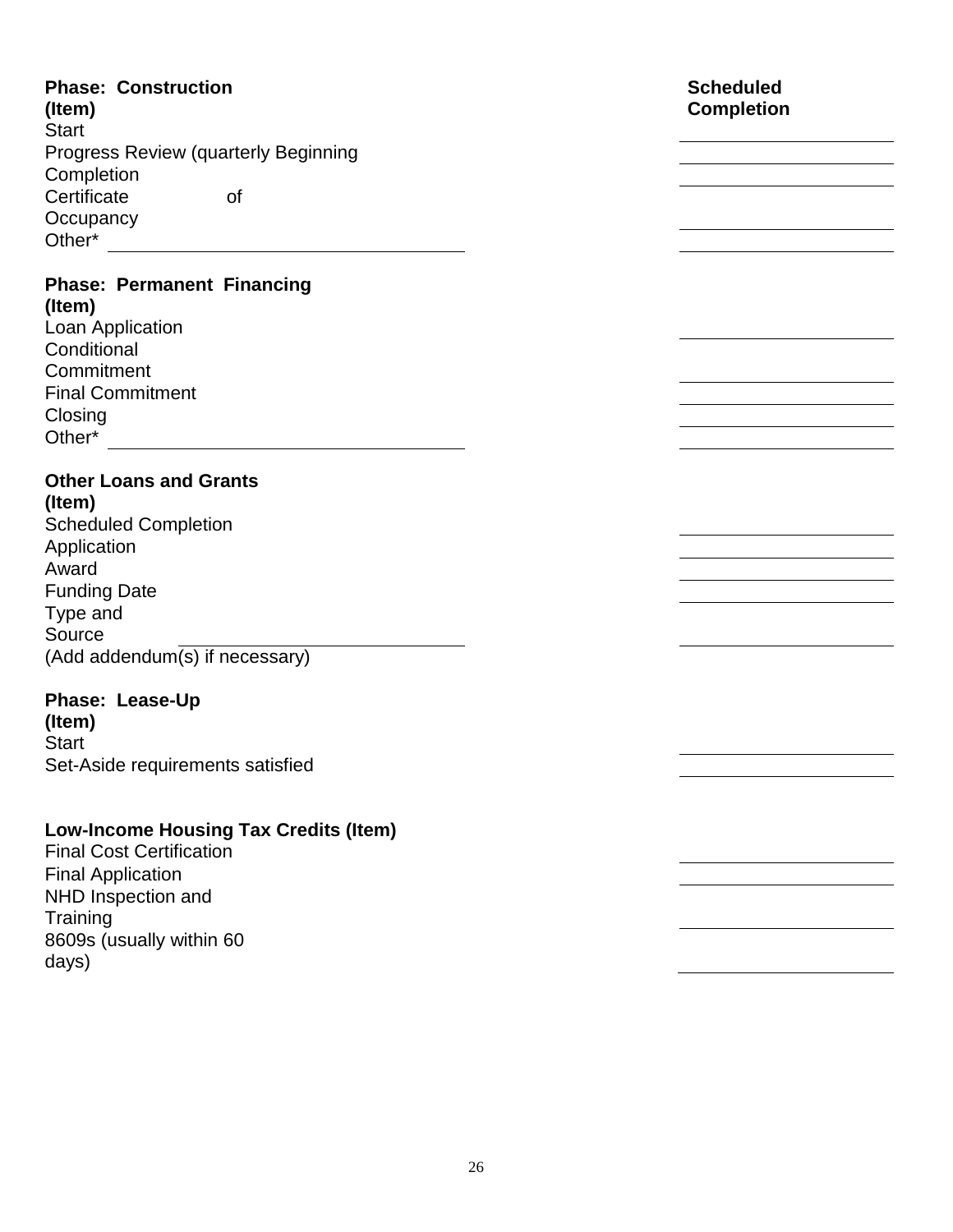**Section 12. Mandatory Energy Efficiency Requirements. (**see QAP Section 14, Mandatory Energy Conservation Requirements)

To comply with the program New Construction projects must meet an energy rating of eighty-six (86) as defined by the Architectural Energy Corporation's REM rate index. Applicants are required to complete Appendix C, Required Energy Forms of the 2012 QAP (also Exhibit 11 of application) within 90 days of the May 4, 2012 QAP application due date.

Acquisition/ Rehabilitation projects must meet an energy rating of eighty-six (86) as defined by the Architectural Energy Corporation's REM rate index.

In the case of Acquisition/ Rehabilitation projects, the Division recommends the energy audit requirements be in place at the time of the application. This is intended to offer the Sponsor/Developer appropriate energy cost data in arriving at a final cost for the project.

## **Please contact the Division for approved testers, pricing, and scheduling**.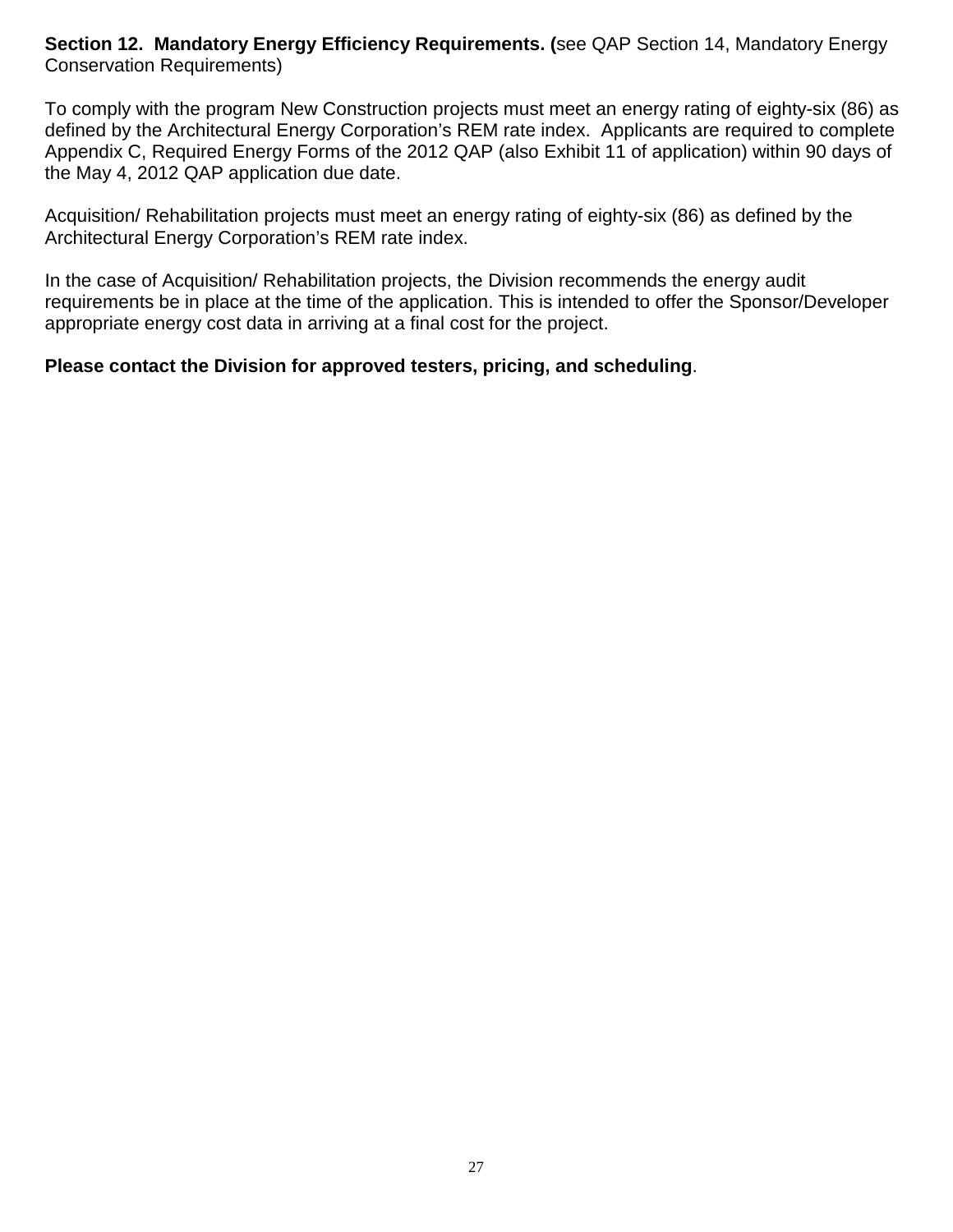#### **PLEASE READ THE FOLLOWING IMPORTANT PARAGRAPHS AND ACKNOWLEDGE YOUR UNDERSTANDING BY INITIALING ALL APPLICABLE PARAGRAPHS**.

If this is an application for an allocation under the low-income housing tax credit program, the undersigned is responsible for ensuring the project consists or will consist of a qualified low-income building or buildings as defined in Section 42 of the Internal Revenue Code and will satisfy all applicable requirements of federal tax law in the acquisition, rehabilitation, or construction and operation of the project to receive the low-income housing credit. In addition, the undersigned is responsible for all calculations and figures relating to the determination of the eligible basis for the building and understands and agrees that the amount of the credit is calculated by reference to the figure submitted with this application as to the eligible basis and qualified basis of the project and individual buildings Initial

The undersigned hereby makes application to the Nevada Housing Division for reservation, carryover allocation, or allocation of housing credit dollar amounts. The undersigned agrees that the Nevada Housing Division and its officers, agents and employees will, at all times, be indemnified and held harmless against all losses, costs, damages, expenses and liabilities whatsoever nature or kind (including, but not limited to attorney's fees, litigation and court costs, amounts paid in settlement, and amounts paid to discharge judgment, any loss from any action by the Internal Revenue Service) directly or indirectly resulting from, arising out of, or related to acceptance, consideration and approval or of disapproval such tax credit application request. Initial

If this is an application for bond financing, the undersigned is responsible for ensuring that the project complies or will comply with the requirements of Section \_\_\_\_\_ of the Internal Revenue Code. The undersigned agrees to indemnify and save and hold the Nevada Housing Division, its agents, officers and employees harmless against all losses, costs, damages, expenses and liabilities, whatsoever the nature and kind (including, but not limited to attorney's fees, litigation and court costs, amounts paid in settlement, and amounts paid to satisfy a judgment) directly or indirectly resulting from, arising out of, or related to acceptance, consideration and approval or disapproval of this application for bond financing. Initial

If this is an application for funding from the Nevada Housing Division's general reserve trust loan program, the undersigned is responsible for ensuring that the project complies or will comply with the requirements of Chapter 319 of the Nevada Revised Statutes and the Nevada Administrative Code, pertaining to the provision of low and moderate income housing. The undersigned agrees to indemnify and save and hold the Nevada Housing Division, its agents, officers and employees harmless against all losses, costs, damages, expenses and liabilities, whatsoever the nature and kind (including, but not limited to attorney's fees, litigation and court costs, amounts paid in settlement, and amounts paid to satisfy a judgment) directly or indirectly resulting from, arising out of, or related to acceptance, consideration and approval or disapproval of this application for fund from the general reserve trust.

In all cases, the undersigned acknowledges and agrees that the project will be regulated in accordance with the terms of a regulatory agreement or declaration of restrictive covenant as a first priority between the project sponsor of the project, the Nevada Housing Division, and in some cases, the Division trustee. Initial

The undersigned further acknowledges that a sample of the applicable documentation is available for inspection at the Division's office in Carson City, Nevada, and that a copy of said document may be sent to him/her upon written request following payment of the cost of copy and mailing (if any). \_\_\_\_\_\_\_\_\_\_\_Initial

THE UNDERSIGNED, BEING DULY SWORN AND UNDER PENALTY OF PERJURY, HEREBY REPRESENTS AND CERTIFIES THAT HE/SHE IS DULY AUTHORIZED TO EXECUTE THIS